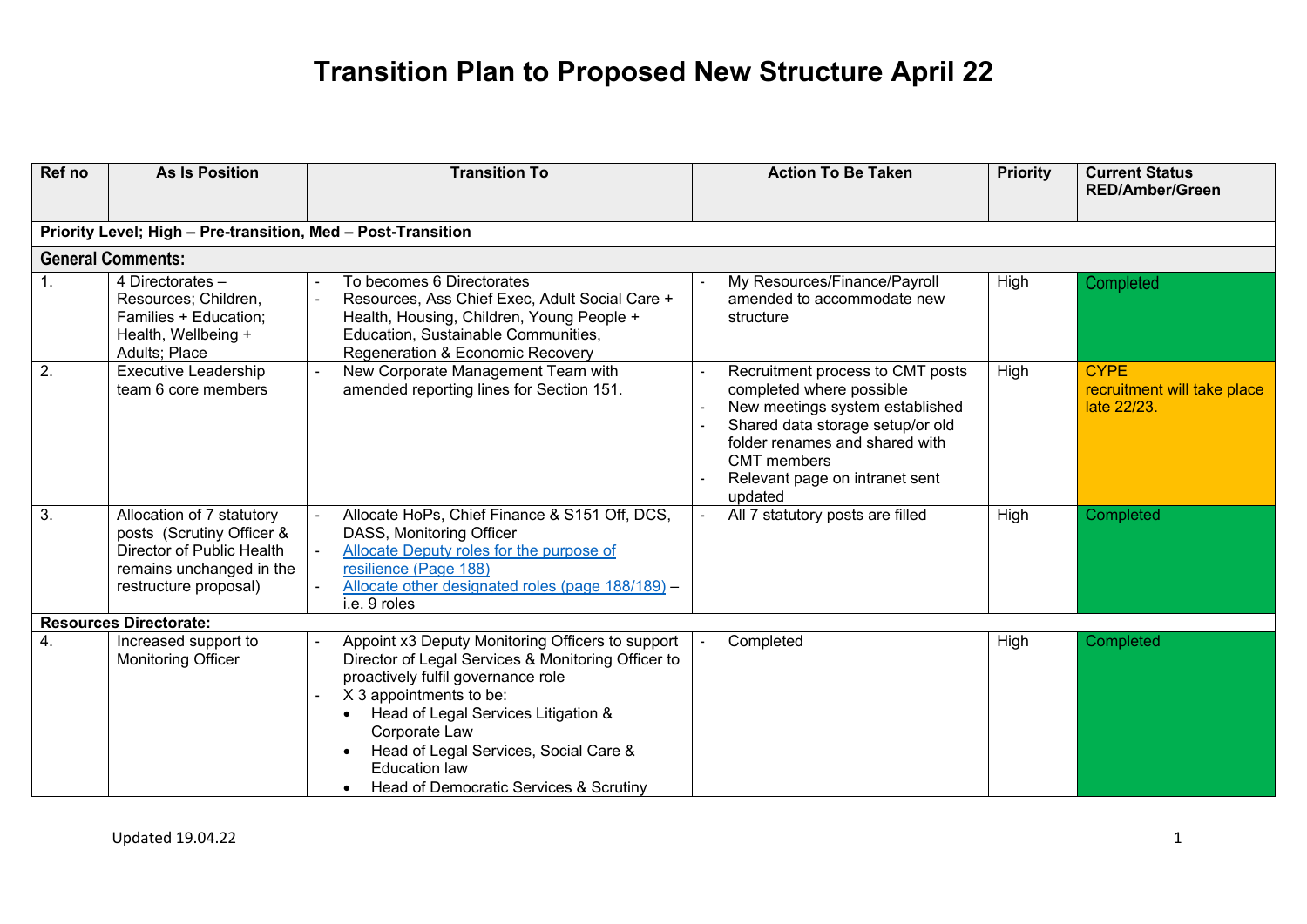| Ref no            | <b>As Is Position</b>             | <b>Transition To</b>                                                                                                                                                                                                          | <b>Action To Be Taken</b>                                                                                                 | <b>Priority</b> | <b>Current Status</b><br><b>RED/Amber/Green</b> |
|-------------------|-----------------------------------|-------------------------------------------------------------------------------------------------------------------------------------------------------------------------------------------------------------------------------|---------------------------------------------------------------------------------------------------------------------------|-----------------|-------------------------------------------------|
| $\overline{5}$ .  | Croydon Renewal Plan              | Allocate responsibility for the delivery of the<br>Croydon Renewal Plan                                                                                                                                                       | Responsibility sits with Assistant<br><b>Chief Executive</b>                                                              | High            | Completed                                       |
| 6.                | <b>Capitalisation Direction</b>   | Allocate leadership for the effective use of the<br>capitalisation direction received from MHCLG                                                                                                                              | Responsibility sits with Corporate<br>Director of Resources & 151                                                         | High            | Completed                                       |
| 7.                | Finance Review 75                 | To support the 75 recommendations from the<br>Finance Review & outcomes of forensic review of<br>the council's financial services (once completed)                                                                            | The majority of these will be closed<br>in April and the remainder homed<br>within the relevant service as part of<br>bau | High            |                                                 |
| $\overline{8}$ .  | Internal Audit & Anti-fraud       | Explore partnering relationship with South-West<br>London Partnership in regard to internal audit &<br>anti-fraud to increase existing resilience                                                                             | This work has not started yet and<br>target date for this needs to be set                                                 | High            | <b>Not started</b>                              |
| $\overline{9}$ .  | <b>Internal Audit</b>             | Interim arrangement for above is for Mazars to<br>deliver the Head of Internal Audit function<br>reporting to Corporate Director for Resources                                                                                | Existing arrangements are<br>continuing in light of item 8 above                                                          | High            |                                                 |
| 10.               | Anti-Fraud                        | Interim arrangement for above is for the<br>insurance and risk function to manage anti-fraud<br>team                                                                                                                          | A long-term resolution to be<br>identified as<br>part of work detailed in item 8 above                                    | High            |                                                 |
| $\overline{11}$ . | <b>Internal Controls</b>          | Council's overall internal control and compliance<br>to be reviewed and a new system implemented                                                                                                                              | New system proposed, 50% of<br>Boards in place with the remaining<br>being rolled out during first quarter<br>2022        | High            |                                                 |
| $\overline{12}$ . | Deputy Director of<br>Finance/151 | Director of Finance & Deputy S151 to become a<br>permanent deputy role                                                                                                                                                        | Role established currently being<br>covered by interim solution                                                           | High            |                                                 |
| 13.               | Head of Finance -<br>Treasury     | Dedicated corporate treasury Head of Finance<br>introduced                                                                                                                                                                    |                                                                                                                           | High            | Completed                                       |
| 14.               | Commissioning &<br>Procurement    | Review of Commissioning & Procurement<br>completed, and outcomes actioned and<br>implemented - to include procurement<br>governance, buying and a function delivering<br>tenders for the organisation & market<br>assessments | New structures in place will need to<br>be reviewed during 22/23 to assure<br>that is it working                          | High            | Completed                                       |
| 15.               | <b>Head of Procurement</b>        | A dedicated Head of Procurement proposed to be<br>established - see item 14 above                                                                                                                                             | Role in place and recruited to                                                                                            | High            | Completed                                       |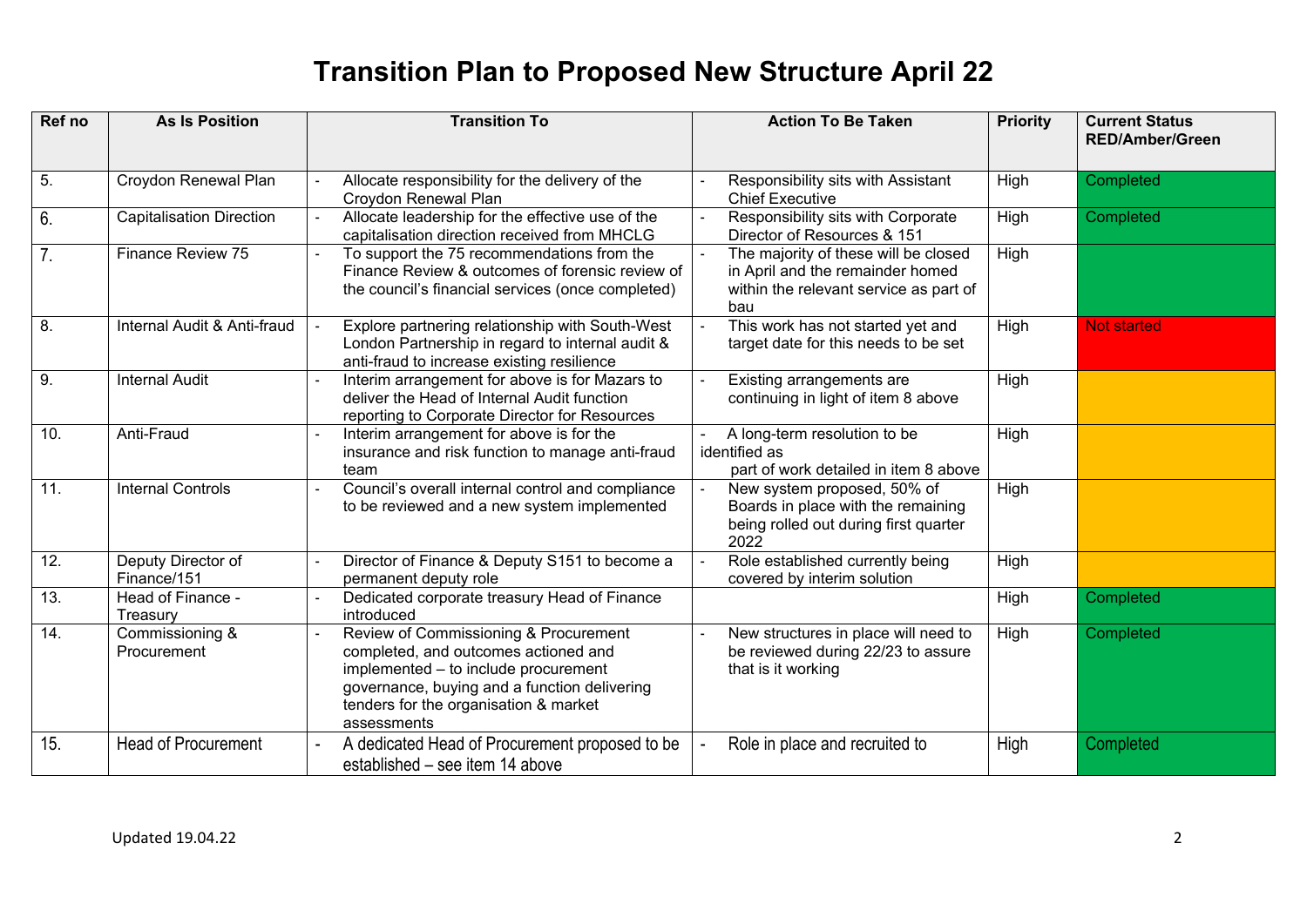| Ref no            | <b>As Is Position</b>                                 | <b>Transition To</b>                                                                                                                                                                  | <b>Action To Be Taken</b>                                                                            | <b>Priority</b> | <b>Current Status</b><br><b>RED/Amber/Green</b> |
|-------------------|-------------------------------------------------------|---------------------------------------------------------------------------------------------------------------------------------------------------------------------------------------|------------------------------------------------------------------------------------------------------|-----------------|-------------------------------------------------|
| 16.               | <b>Director of Commercial</b><br>Investment & Capital | Director of commercial Investment & Capital<br>appointed to being commercial expertise to the<br>Council                                                                              | Role in place and recruited to<br>$\blacksquare$                                                     | High            | Completed                                       |
| 17.               | Fire, H&S for Council<br>Homes                        | Fire, Health & Safety for council homes will be<br>situated in the housing Directorate - Move to<br><b>Housing Directorate</b>                                                        | Function moved to Housing                                                                            | High            | Completed                                       |
| 18                | Additional commercial<br>skills solution              | Under consideration is the need for additional<br>commercial resource either a permanent officer<br>will be appointed to a financial resource to buy in<br>external skill as required | Not implemented - no final decision<br>taken                                                         | High            |                                                 |
| $\overline{19}$ . | Member & Officer<br>development                       | A programme of development for Members and<br>Officers has begun to be developed - to address<br>criticisms about "culture & practise of<br>governance"                               | Work to improve has started and<br>further work is ready to be<br>implemented after the May election | High            | Completed                                       |
| 20.               | Member support                                        | Resource needs to be identified to support<br>Members to co-ordinate & support further<br>development activity with the Members' Learning<br>& Development Panel                      | In progress but not completed                                                                        | High            |                                                 |
| 21.               | <b>Head of Profession</b>                             | Introduce a new role of Head of Profession for<br>Finance Management designated to the<br>Corporate Director of Finance & S.151 Officer                                               | Incorporated into JD of S.151<br>Officer                                                             | High            | Completed                                       |
| $\overline{22}$   | All payment functions                                 | Payments, Revenue, Benefits & Debt Services<br>will be returned to sit under Resource Directorate                                                                                     | Completed                                                                                            | High            | <b>Completed</b>                                |
| 23.               | <b>Resilience Function</b>                            | Resilience Function to be based in Director of<br>Policy, Programmes and Partnerships (Ass Chief<br>Exec Dir)                                                                         | Completed                                                                                            | High            | Completed                                       |
|                   | <b>Assistant Chief Executive:</b>                     |                                                                                                                                                                                       |                                                                                                      |                 |                                                 |
| 24.               | <b>Resident Access</b>                                | Digital & Resident Access division is proposed to<br>be introduced drawing together resident access<br>to front line & telephony into the Council                                     | Completed                                                                                            | High            | Completed                                       |
| 25.               | Telephony                                             | Point 24 above should lead to a review and<br>rationalising of telephone access so it aligns with<br>the digital platform                                                             | This is an ongoing task                                                                              | High            |                                                 |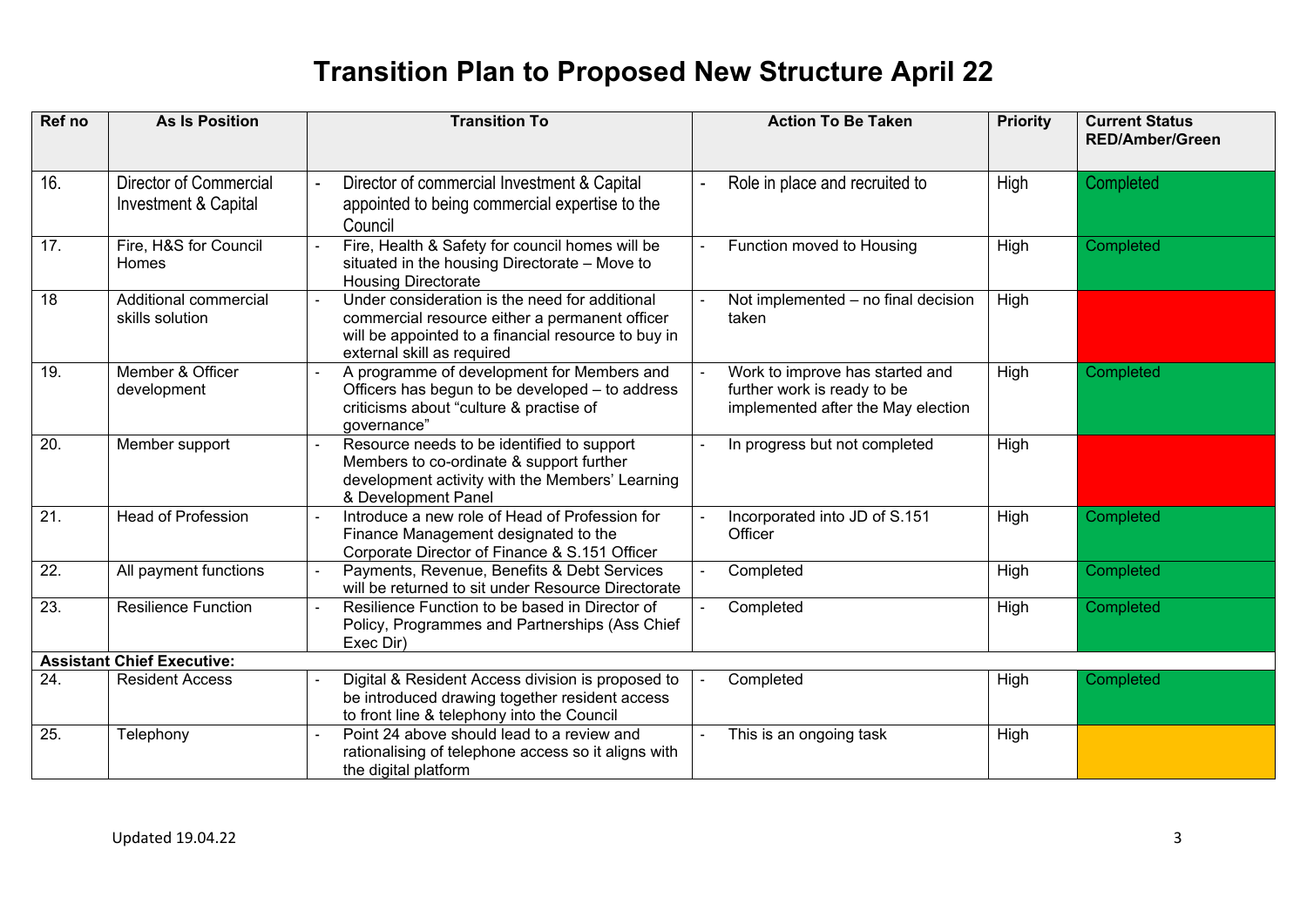| Ref no            | <b>As Is Position</b>                                         | <b>Transition To</b>                                                                                                                                                                                                                                                 | <b>Action To Be Taken</b>                                                                                                     | <b>Priority</b> | <b>Current Status</b><br><b>RED/Amber/Green</b> |
|-------------------|---------------------------------------------------------------|----------------------------------------------------------------------------------------------------------------------------------------------------------------------------------------------------------------------------------------------------------------------|-------------------------------------------------------------------------------------------------------------------------------|-----------------|-------------------------------------------------|
| 26.               | <b>Travel Services</b>                                        | Move concessionary Travel Services to Digital &<br><b>Resident Access Division</b>                                                                                                                                                                                   | Completed                                                                                                                     | High            | Completed                                       |
| 27.               | <b>Organisation Development</b>                               | Working with the Director of Service quality,<br>Improvement & Inclusion the division will lead a<br>behaviour change programme – in regard to<br>"listening & building empathy with residents"                                                                      | Some aspects of role now with Chief<br>People Officer and remaining sit with<br>Director Policy, Programmes &<br>Partnerships | High            |                                                 |
| 28.               | Bereavement &<br>Registrars                                   | Home to the Registrar & Bereavement service                                                                                                                                                                                                                          | Completed                                                                                                                     | High            | Completed                                       |
| $\overline{29}$ . | Complaints/FOI & SARS                                         | Co-location of all customer intelligence across<br>the Council - complaints, information<br>management, data management, FOI, SARs                                                                                                                                   | Completed                                                                                                                     | High            | Completed                                       |
| $\overline{30}$ . | Telephony                                                     | Procurement of new telephony system in<br>progress                                                                                                                                                                                                                   | Procurement completed and now in<br>implementation stage                                                                      | High            | Completed                                       |
| $\overline{31}$ . | <b>Member Enquiry System</b>                                  | New Members casework system being<br>developed                                                                                                                                                                                                                       | Rolled out and ongoing reviews<br>taking place to ensure fit for purpose                                                      | High            | Completed                                       |
| $\overline{32}$ . | Located in Directorate for<br>Public Health & Public<br>Realm | Statutory Director of Public Health to be located<br>in ACE dotted line reporting relationship to the<br>Chief Exec with a sole focus on public health<br>duty with a corporate reach and focus (no longer<br>combined with operational service<br>responsibilities) | Completed                                                                                                                     | High            | <b>Completed</b>                                |
| 33.               | Located in Directorate for<br>Public Health & Public<br>Realm | Public Health Team to be located here                                                                                                                                                                                                                                | Completed                                                                                                                     | High            | Completed                                       |
| 34.               | <b>Head of Profession</b>                                     | Chief Digital Officer & Director of Resident<br>Access to assume responsibility for head of<br>profession for access to information &<br>transparency                                                                                                                | Completed but work to define<br>outcomes needs to be done                                                                     | High            | Completed                                       |
| 35.               | <b>Head of Profession</b>                                     | The Director of Public Health is designated head<br>of profession for data interpretation, business<br>analytics and insight                                                                                                                                         | In hand working with Head of BI for<br>a single data narrative                                                                | High            | Completed                                       |
| 36.               | <b>Head of Profession</b>                                     | The Director of Policy Programmes and<br>Performance is designated head of profession for<br>programme and project management                                                                                                                                        | Completed and Community of<br>Practise created for Projects                                                                   | High            | Completed                                       |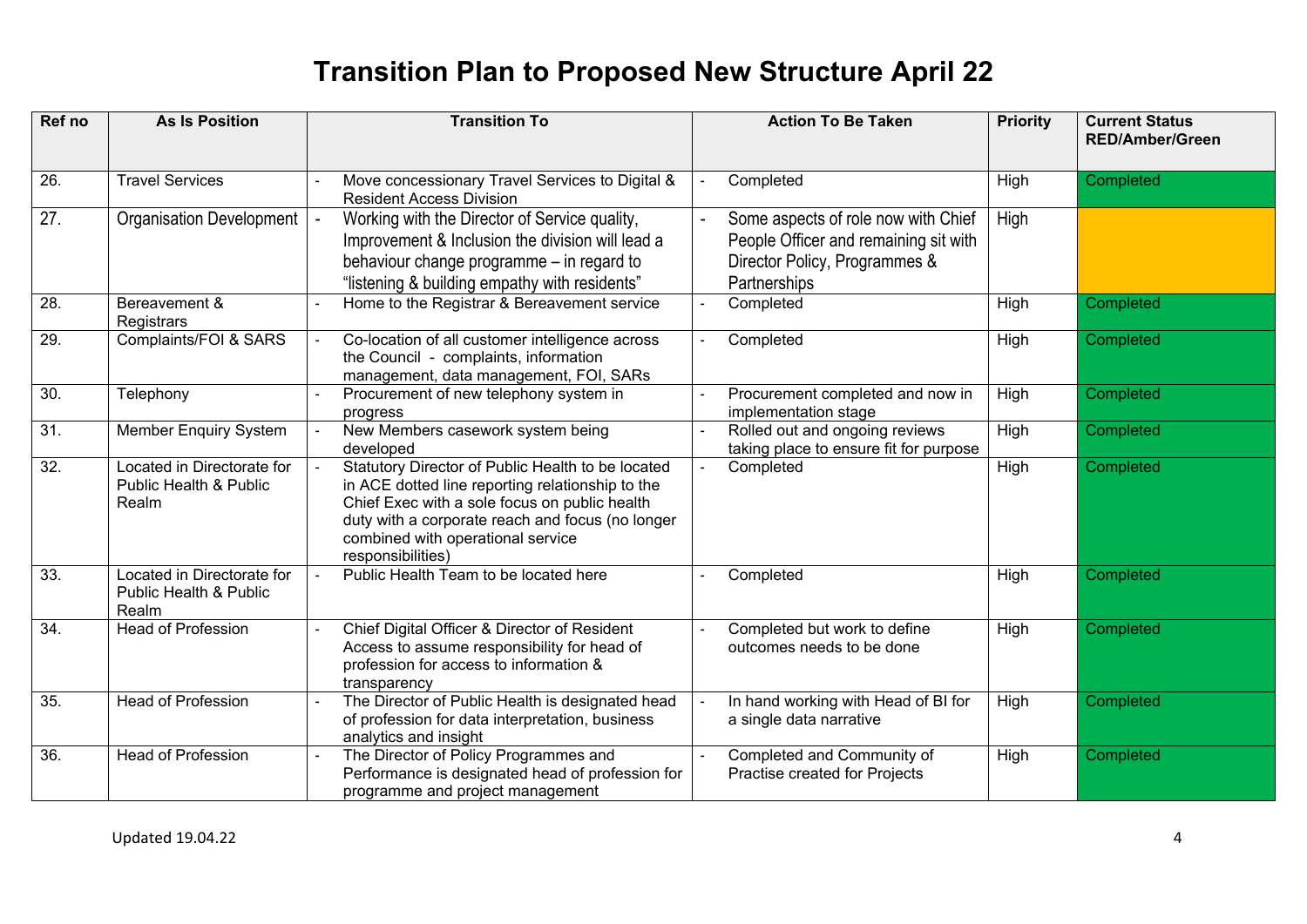| Ref no | <b>As Is Position</b>                                                            | <b>Transition To</b>                                                                                                                                                                                                                             | <b>Action To Be Taken</b>                                                                                                                                          | <b>Priority</b> | <b>Current Status</b><br><b>RED/Amber/Green</b> |
|--------|----------------------------------------------------------------------------------|--------------------------------------------------------------------------------------------------------------------------------------------------------------------------------------------------------------------------------------------------|--------------------------------------------------------------------------------------------------------------------------------------------------------------------|-----------------|-------------------------------------------------|
| 37.    | <b>Head of Profession</b>                                                        | Director of Service Quality, Improvement &<br>Inclusion, this post will form part of CMT                                                                                                                                                         | Some aspects of role now with Chief<br>People Officer and remaining sit with<br>Director Policy, Programmes &<br>Partnerships                                      | High            | Completed                                       |
| 38.    | Organisation<br>Development                                                      | Service quality, productivity & inclusion remain<br>fundamental elements of the CRP whose<br>effective/efficient implementation is foundational<br>for effective culture change and achieving a more<br>disciplined approach to internal control | Culture change programme work<br>underway, Service Plans being<br>drawn up. Workforce/People<br>strategy needs to be developed to<br>address more strategic issues | High            |                                                 |
| 39.    | Creating a safe culture                                                          | Embedding of the Guardian Scheme                                                                                                                                                                                                                 | In place and working, ready for<br>further promotion of scheme                                                                                                     | High            | Completed                                       |
| 40.    | Whistleblowing                                                                   | Improvement to the Whistleblowing process<br>completed                                                                                                                                                                                           | Review now complete and staff<br>training taking place                                                                                                             | High            | Completed                                       |
| 41.    | <b>Head of Profession</b>                                                        | Director of Service Quality, Improvement &<br>Inclusion is designated as head of profession for<br>service quality, productivity, & improvement                                                                                                  | n/a                                                                                                                                                                | High            | Completed                                       |
| 42.    | Learning and<br>Organisation<br>Development                                      | Head of Learning & Development report to the<br>Director of Service Quality, Improvement &<br>Inclusion                                                                                                                                          | Reporting to Chief People Officer                                                                                                                                  | High            | Completed                                       |
| 43.    | Currently sits in Policy,<br>Performance &<br>Partnership with Gavin<br>Handford | Policy resources for equalities to move across to<br>Director of Service Quality, Improvement &<br>Inclusion                                                                                                                                     | Reports to Director Policy,<br>Programmes & Partnerships                                                                                                           | High            | Completed                                       |
| 44.    | Head of Comms &<br>Engagement                                                    | Head of Communication & engagement to report<br>to the Director of Service Quality, Improvement &<br>Inclusion                                                                                                                                   | Director Policy, Programmes &<br>Partnerships                                                                                                                      | High            | Completed                                       |
| 45.    | <b>Equality Policy &amp; Strategy</b>                                            | Assumes responsibility for the council's Equality<br>Policy & Strategy                                                                                                                                                                           | Director Policy, Programmes &<br>Partnerships                                                                                                                      | High            | Completed                                       |
| 46.    | <b>Council Vision &amp; Values</b>                                               | Director of Service Quality, Improvement &<br>Inclusion will also be responsible for refreshing<br>the Council's vison, and values through wide<br>ranging staff engagement process                                                              | Chief People Officer & Director<br>Policy, Programmes & Partnerships                                                                                               | High            | Completed                                       |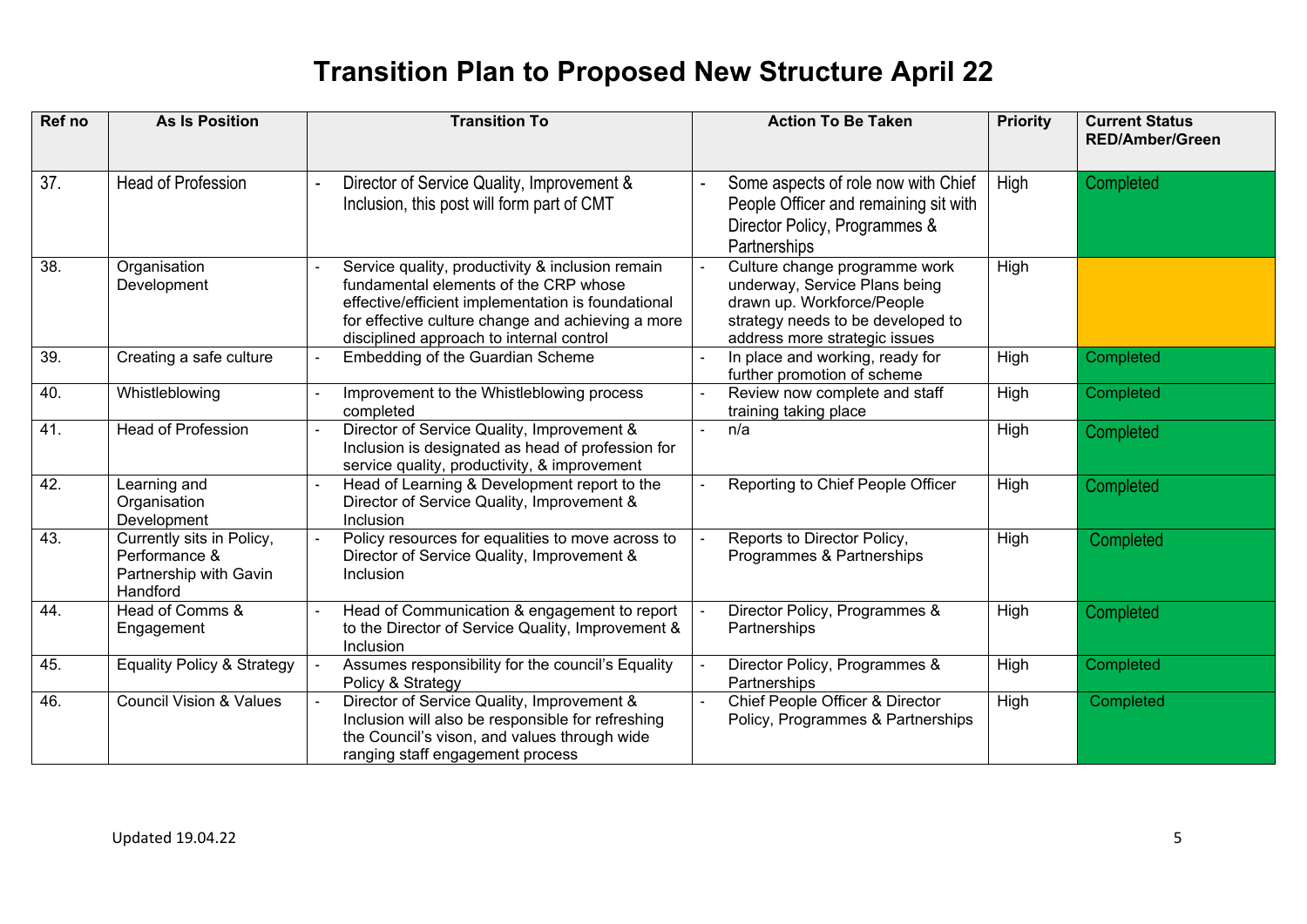| Ref no            | <b>As Is Position</b>                                 | <b>Transition To</b>                                                                                                                                                                                                              | <b>Action To Be Taken</b>                                                                                     | <b>Priority</b> | <b>Current Status</b><br><b>RED/Amber/Green</b> |  |
|-------------------|-------------------------------------------------------|-----------------------------------------------------------------------------------------------------------------------------------------------------------------------------------------------------------------------------------|---------------------------------------------------------------------------------------------------------------|-----------------|-------------------------------------------------|--|
| 47.               | Funding for VCS sector &<br>relationship with the LSP | Funding for VCS sector & relationship with the<br>LSP to sit within Policy, Programmes and<br>Performance divisions                                                                                                               | Completed                                                                                                     | High            | Completed                                       |  |
|                   | <b>Adult Social Care:</b>                             |                                                                                                                                                                                                                                   |                                                                                                               |                 |                                                 |  |
| 48.               | Health & Well-being &<br>Adults                       | Amend Directorate name to Adult Social Care &<br>Health                                                                                                                                                                           | Completed                                                                                                     | High            | Completed                                       |  |
| 49.               | Health & Well-being &<br>Adults                       | Adult Social Care & Health directorate retains the<br>existing adult social care functions                                                                                                                                        | Completed                                                                                                     | High            | Completed                                       |  |
| 50.               | <b>Adult Social Care &amp;</b><br>Health expenditure  | Need to address "high-cost base of expenditure<br>on adult services" & a "structural deficit in<br>expenditure and rebalance the comparative costs<br>of services with other Councils" (as part of the<br><b>MTFS Strategy)</b>   | Adult Social Care Strategy agreed<br>New Adult Board responsible for<br>$\blacksquare$<br>monitoring delivery | High            |                                                 |  |
| 51.               | <b>Placement Expenditure</b>                          | Services will focus on "reviewing all its<br>expenditures on placement and its thresholds of<br>access into the care system to bring Croydon's<br>expenditure into line more with the London<br>average"                          | Work commenced but not<br>$\sim$<br>completed                                                                 | High            |                                                 |  |
| 52.               | <b>Transition Services</b>                            | Service to move from Children's & Young People<br>to adult disability services"                                                                                                                                                   | Completed                                                                                                     | High            | Completed                                       |  |
| 53.               | Localities Programme                                  | This directorate will complete the delivery of the<br>'localities programme' and continue integration<br>with local NHS colleagues, however, the<br>localities approach will not apply to other parts of<br>the Council           | In place and work across Council<br>now ceased                                                                | High            | Completed                                       |  |
| 54.               | <b>Gateway Services</b>                               | Adult Support services, commissioning of rough<br>sleeping services, appointee-ships and<br>deputyships, front door team and financial<br>assessment will be relocated into this Directorate                                      | Completed                                                                                                     | High            | Completed                                       |  |
| $\overline{55}$ . | Commissioning                                         | Once the review of the Council's Commissioning<br>& Procurement service is completed -<br>commissioning resources will be relocated into<br>this Directorate and report to Director for Adult<br>Social Care Policy & Improvement | Completed                                                                                                     | High            | Completed                                       |  |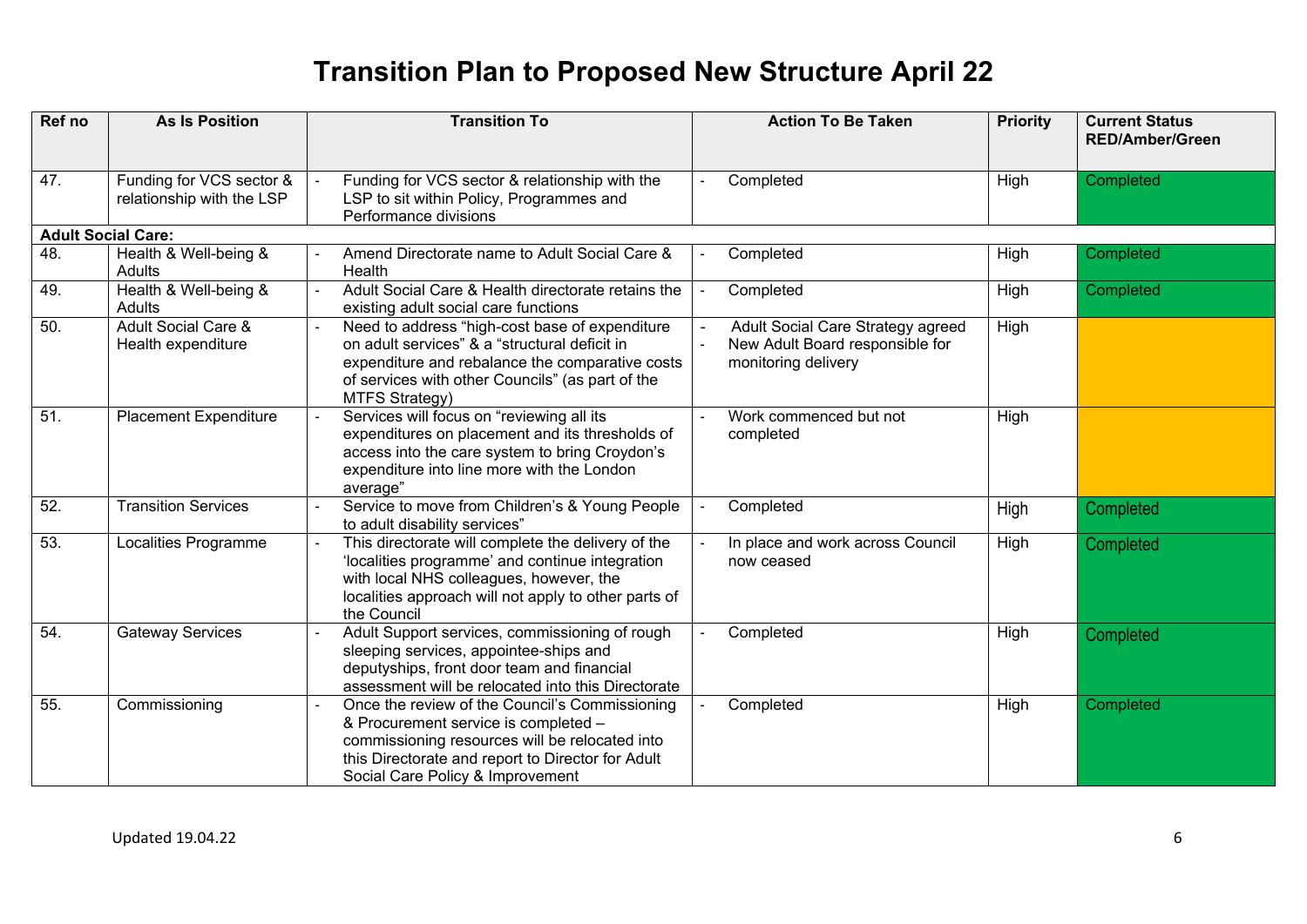| Ref no | <b>As Is Position</b>                                   | <b>Transition To</b>                                                                                                                                                      | <b>Action To Be Taken</b>                                                                   | <b>Priority</b> | <b>Current Status</b><br><b>RED/Amber/Green</b> |
|--------|---------------------------------------------------------|---------------------------------------------------------------------------------------------------------------------------------------------------------------------------|---------------------------------------------------------------------------------------------|-----------------|-------------------------------------------------|
| 56.    | Commissioning                                           | Consider resource capacity and job levels once<br>team established                                                                                                        | Team relocated but capacity needs<br>to be reviewed.                                        | High            |                                                 |
| 57.    | <b>Head of Profession</b>                               | Director for Adult Social Care Policy &<br>Improvement is designated as head of profession<br>for commissioning & procurement                                             | Completed                                                                                   | High            | Completed                                       |
| 58.    | <b>Deputy Director Adult</b><br>Social Care             | Director of Adult Social Care Operations is to be<br>designated as Deputy DASS - i.e. Deputy<br>Director of Adult Social Care                                             | Completed                                                                                   | High            | Completed                                       |
|        | <b>Children, Young People &amp; Education:</b>          |                                                                                                                                                                           |                                                                                             |                 |                                                 |
| 59.    | Children Family &<br>Education                          | Children Family & Education to become Children,<br>Young People & Education                                                                                               | Completed                                                                                   | High            | Completed                                       |
| 60.    | Children Young People &<br><b>Education expenditure</b> | CYPE improvement activity to continue alongside<br>the work to reframe its expenditure more in line<br>with the London average                                            | MTFS programmes in place with<br>Directorate working on longer term<br>transformation plans | High            |                                                 |
| 61.    | Director of Quality, Policy<br>& Performance            | Director of Quality, Policy & Performance is to be<br>made permanent                                                                                                      | Completed                                                                                   | High            | Completed                                       |
| 62.    | <b>SEND</b>                                             | Implement the SEND Strategy                                                                                                                                               | Work started and regular update to<br><b>Children's Improvement Board</b>                   | High            |                                                 |
| 63.    | Access to Education                                     | Head of Access to Education roles - to be<br>expanded to bring together school standards and<br>leadership of the virtual school                                          | DJ to provide a position statement<br>$\blacksquare$                                        | High            |                                                 |
| 64.    | Education to include<br>colleges                        | Remit of the Education division is expanded to<br>include colleges                                                                                                        | Completed                                                                                   | High            |                                                 |
| 65.    | <b>Education Partnership</b>                            | An education partnership is being developed<br>between all educational providers across the<br>borough                                                                    | DJ to provide a position statement                                                          | High            |                                                 |
| 66.    | Children Young People &<br>Education                    | CALAT is to be moved to the sustainable<br>Communities, Regeneration & Economic<br>Recovery Directorate to refocus its approach on<br>skills for employment post pandemic | Completed                                                                                   | High            | Completed                                       |
| 67.    | Commissioning                                           | Once the review of the Council's Commissioning<br>& Procurement service is completed -<br>commissioning resources will be relocated into<br>this Directorate              | Completed                                                                                   | High            | Completed                                       |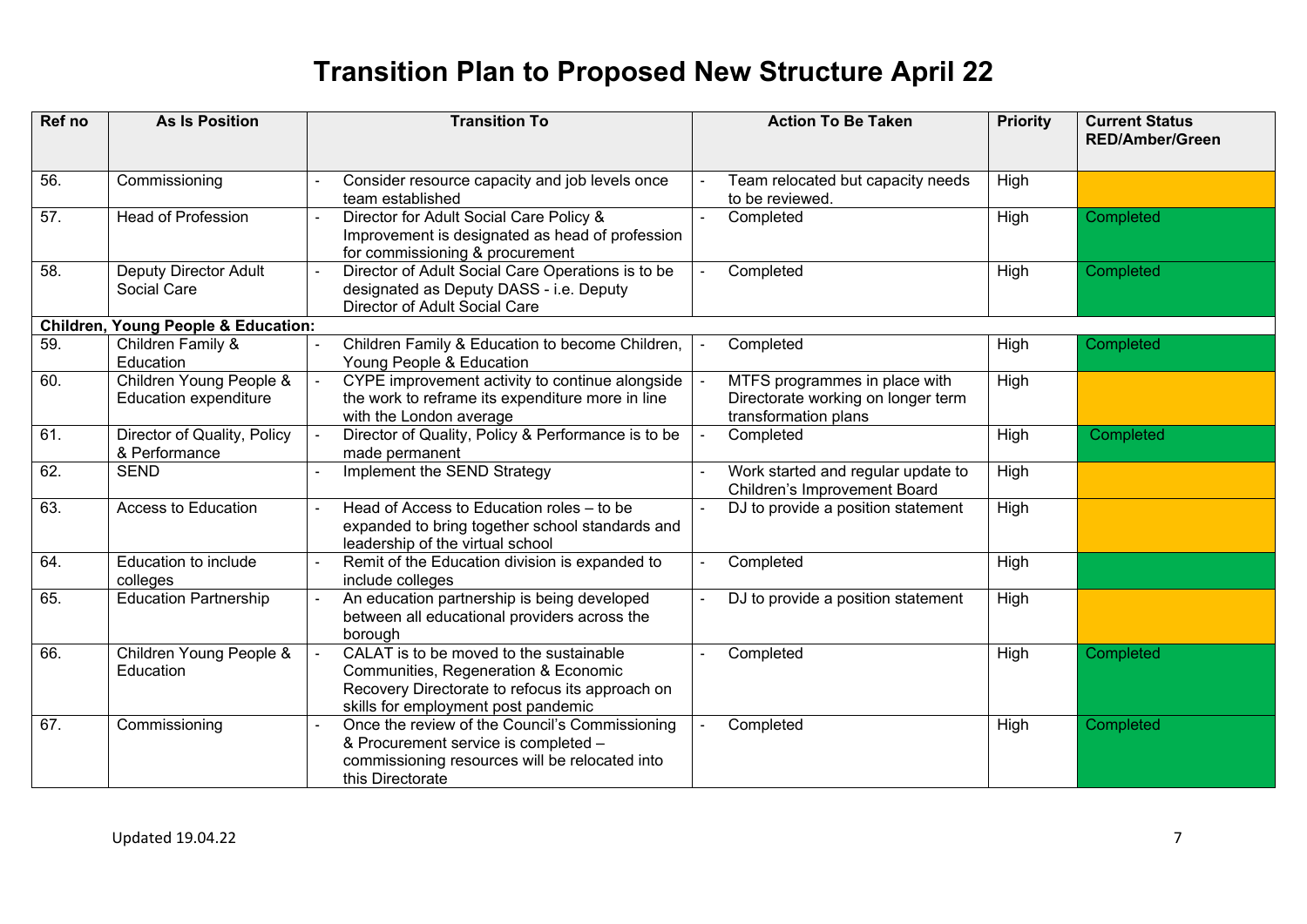| Ref no            | <b>As Is Position</b>                              | <b>Transition To</b>                                                                                                                                          | <b>Action To Be Taken</b>                            | <b>Priority</b> | <b>Current Status</b><br><b>RED/Amber/Green</b> |
|-------------------|----------------------------------------------------|---------------------------------------------------------------------------------------------------------------------------------------------------------------|------------------------------------------------------|-----------------|-------------------------------------------------|
| 68.               | Commissioning                                      | Consider resource capacity and job levels once<br>team established                                                                                            | Team relocated but capacity needs<br>to be reviewed. | High            |                                                 |
| 69.               | <b>Workforce Development</b>                       | Workforce Development is to be incorporated<br>into the Principal Social Worker role                                                                          | Completed<br>$\blacksquare$                          | High            | Completed                                       |
| 70.               | <b>Adolescent Services</b>                         | Adolescent Services is to be moved to the Head<br>of Advice, Support & Intervention                                                                           | Completed<br>$\blacksquare$                          | High            | Completed                                       |
|                   |                                                    | <b>Sustainable Communities, Regeneration &amp; Economic Recovery:</b>                                                                                         |                                                      |                 |                                                 |
| $\overline{71}$ . | Place                                              | Create a new Directorate of Sustainable<br>Communities, Regeneration & Economic<br>Recovery                                                                   | Completed                                            | High            | Completed                                       |
| 72.               | Planning                                           | New division of Planning, Sustainable<br>Regeneration                                                                                                         | Completed                                            | High            | Completed                                       |
| 73.               | Planning                                           | New Division at point 71 above to be the homes<br>of planning, growth, regeneration, economic<br>recovery services & CALAT                                    | Completed                                            | High            | Completed                                       |
| 74.               | Libraries                                          | Council library service will be led from Culture &<br><b>Community Safety division</b>                                                                        | Completed<br>$\sim$                                  | High            | Completed                                       |
| 75.               | <b>Head of Profession</b>                          | Director of Sustainable Communities is<br>designated head of professions for resident voice                                                                   | Completed                                            | High            | Completed                                       |
| 76.               | Commissioning                                      | Once the "review of the Council's Commissioning<br>& Procurement service is completed -<br>commissioning resources may be relocated into<br>this Directorate" | Completed                                            | High            | Completed                                       |
| 76.               | <b>Director Culture</b><br><b>Community Safety</b> | A new director of Culture & Community Safety is<br>proposed                                                                                                   | Completed                                            | High            | Completed                                       |
| Housing:          |                                                    |                                                                                                                                                               |                                                      |                 |                                                 |
| 77.               | New Directorate<br>establishes                     | New Housing Directorate created                                                                                                                               | Completed                                            | High            | Completed                                       |
| 78.               | Commissioning                                      | Once the "review of the Council's Commissioning<br>& Procurement service is completed -<br>commissioning resources may be relocated into<br>this Directorate" | Completed                                            | High            | Completed                                       |
| 79.               | Potential to review need<br>for single directorate | Review the need for an independent Housing<br>Directorate after 18 months (Dec 2022) or once                                                                  | Not yet implemented - as its not yet<br>18 months    | High            |                                                 |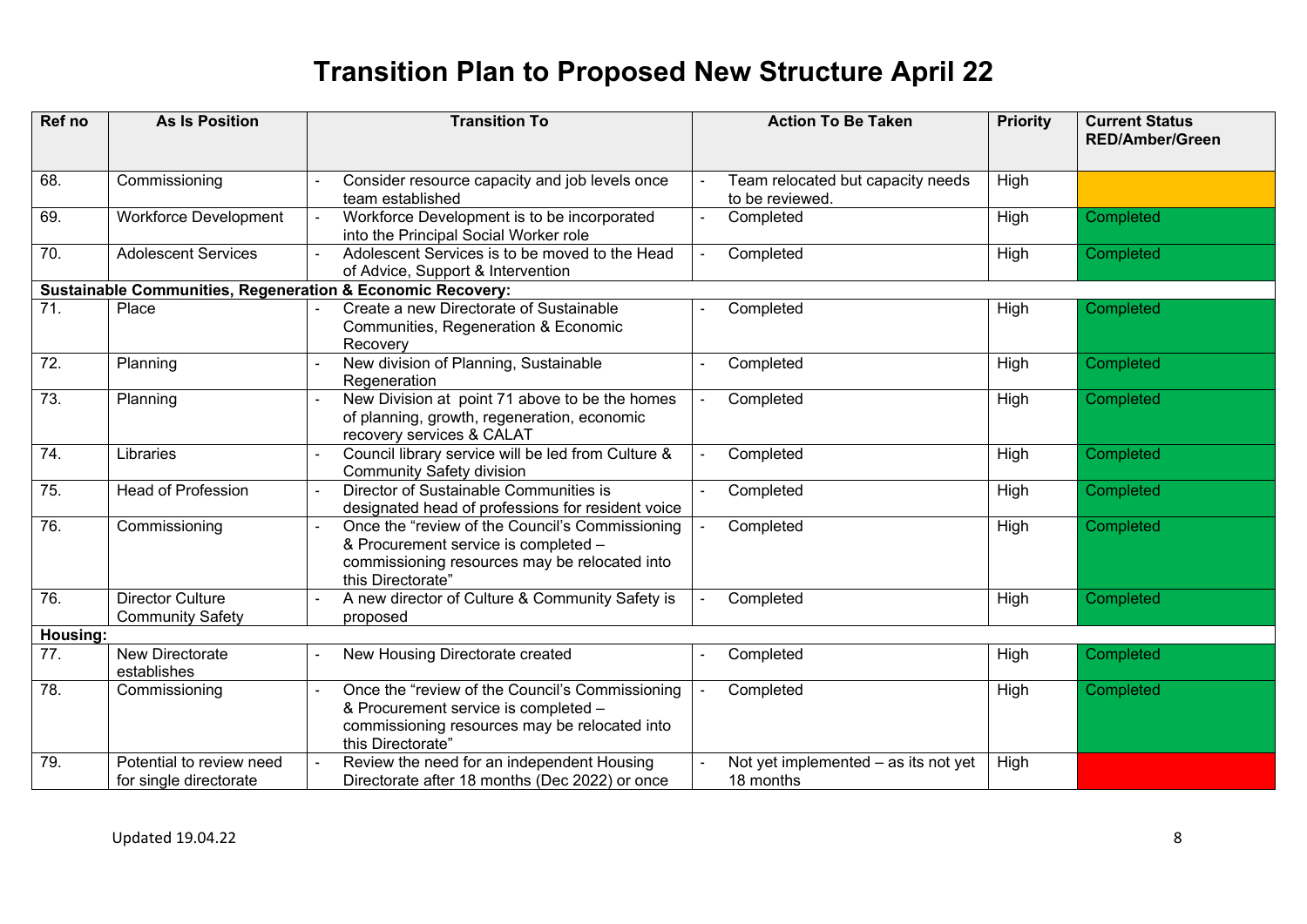| Ref no                | <b>As Is Position</b>                          | <b>Transition To</b>                                                                                                                                                                           | <b>Action To Be Taken</b>                                             | <b>Priority</b> | <b>Current Status</b><br><b>RED/Amber/Green</b> |
|-----------------------|------------------------------------------------|------------------------------------------------------------------------------------------------------------------------------------------------------------------------------------------------|-----------------------------------------------------------------------|-----------------|-------------------------------------------------|
|                       |                                                | the housing plan has delivered 'most' of its<br>milestones                                                                                                                                     |                                                                       |                 |                                                 |
|                       | <b>Commissioning &amp; Procurement:</b>        |                                                                                                                                                                                                |                                                                       |                 |                                                 |
| 80.                   | Commissioning &<br><b>Procurement Division</b> | Commissioning & Procurement Division to be<br>deleted                                                                                                                                          | Completed                                                             | High            | Completed                                       |
| 81.                   | Procurement                                    | A corporate procurement role should exist in the<br>Resources Directorate (reference points 14 & 15<br>above)                                                                                  | Completed                                                             | High            | Completed                                       |
| 82.                   | Commissioning &<br><b>Procurement Review</b>   | There is a need for the Commissioning &<br>Procurement Review to conclude so heads of<br>service and staff in this division are notified about<br>the outcomes - including any impact on posts | Completed                                                             | High            | Completed                                       |
| 83.                   | <b>Head of Service</b><br>Procurement          | Head of service procurement x1 post to be<br>retained in the Resource Directorate                                                                                                              | Completed                                                             | High            | Completed                                       |
| 84.                   | <b>Commissioning Roles</b>                     | Commissioning and other brokerage roles are to<br>be moved closer to service delivery in relevant<br><b>Directorates</b>                                                                       | Completed                                                             | High            | Completed                                       |
| 85.                   | <b>Council Structure</b>                       | Council Structure to be updated with new<br>commissioning procurement structure once<br>review is completed                                                                                    | Completed                                                             | High            | Completed                                       |
| <b>Other Actions:</b> |                                                |                                                                                                                                                                                                |                                                                       |                 |                                                 |
| 86.                   | <b>Community Equipment</b><br>Services         | Community Equipment service to be moved to<br>report to the Director of Adult Social Care<br>Operations                                                                                        | Completed move but there is an<br>ongoing review of the business case | High            |                                                 |
| 87.                   | <b>Further Organisation</b><br>Redesign work   | Review of management capacity & possible<br>restructure autumn 2023                                                                                                                            | Not yet due                                                           | Med             |                                                 |
| 88.                   | CMT standing members                           | CMT will have a core members & standing<br>member with other staff able to request items be<br>added to the Agenda or attend CMT for<br>discussion                                             | Completed                                                             | High            | Completed                                       |
| 89.                   | <b>CMT Papers shared</b>                       | All core members of CMT and all Directors to<br>receive weekly copies of CMT meeting papers -<br>to build understanding and for openness &<br>transparency                                     | Completed                                                             | High            | Completed                                       |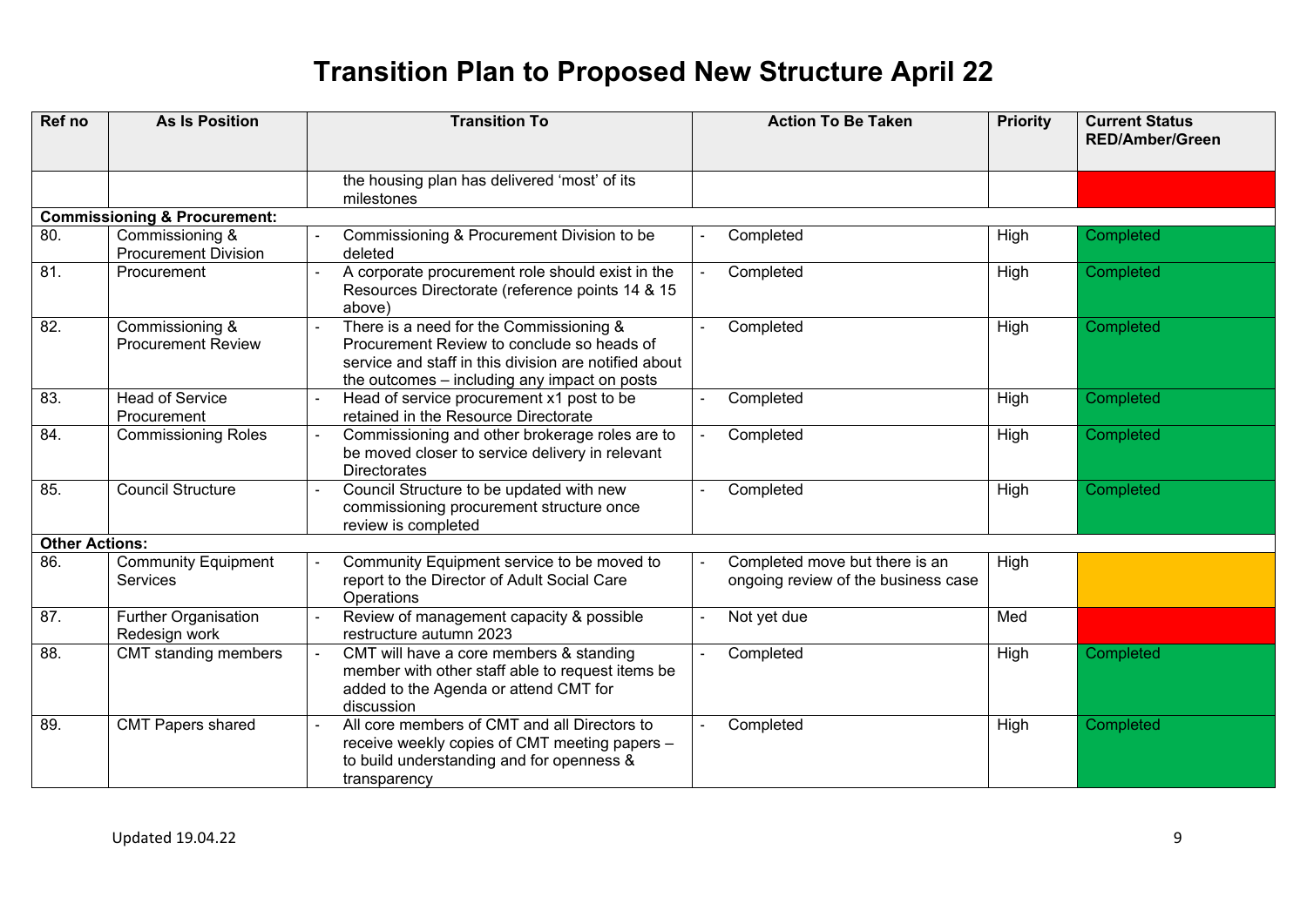| Ref no | <b>As Is Position</b>                                            | <b>Transition To</b>                                                                                                                                                                                                                                 | <b>Action To Be Taken</b>                                                                                                                                                                                                                                                              | <b>Priority</b> | <b>Current Status</b><br><b>RED/Amber/Green</b> |
|--------|------------------------------------------------------------------|------------------------------------------------------------------------------------------------------------------------------------------------------------------------------------------------------------------------------------------------------|----------------------------------------------------------------------------------------------------------------------------------------------------------------------------------------------------------------------------------------------------------------------------------------|-----------------|-------------------------------------------------|
| 90.    | Routine cascade of<br>information                                | CMT/Directors will be expected to cascade<br>information down through their management<br>meetings and onto divisional meetings                                                                                                                      | Structures in place to do this<br>$\mathbf{r}$<br>(temperature check suggested)                                                                                                                                                                                                        | High            | Completed                                       |
| 91.    | <b>Staff Networks</b>                                            | Each member of CMT will take on a lead role for<br>one of the Staff Networks and will champion their<br>work                                                                                                                                         | Devolved to Directors but CMT<br>attend all Tea Talks and oversee<br>actions                                                                                                                                                                                                           | High            | Completed                                       |
| 92.    | CMT & Members to work<br>together to champion<br><b>Networks</b> | Regarding the above point 91 above CMT<br>champions can work with Member Champions                                                                                                                                                                   | To be reviewed post Elections                                                                                                                                                                                                                                                          | Med             |                                                 |
| 93.    | Shadow CMT                                                       | A shadow CMT team to be developed made up<br>of front line/nonmanagement staff across the<br>council. This will be like non-executive directors                                                                                                      | Terms of reference developed<br>Process in place to allows receipt of<br>papers                                                                                                                                                                                                        | Med             |                                                 |
| 94.    | Shadow CMT                                                       | Regarding point above the shadow CMT will be<br>provided with papers and hold shadow meetings<br>like CMT. Of their number will attend CMT<br>weekly to offer their views and conclusions.<br>Attendance to CMT will circulate amongst the<br>group. | Once in place can be implemented                                                                                                                                                                                                                                                       | Med             |                                                 |
| 95.    | Shadow CMT                                                       | Membership will be for 3 months at a time                                                                                                                                                                                                            | Identify lead to ensure this process<br>works                                                                                                                                                                                                                                          | Med             |                                                 |
| 96.    | Shadow CMT                                                       | Training needs to be created and delivered to<br>facilitate point 93 above                                                                                                                                                                           | Shadow CMT training created<br>Process for selecting shadow CMT<br>members developed and approved<br><b>CMT</b> training delivered<br>Resources for supporting the on-<br>going administration in place &<br>trained<br>Success of the process reviewed,<br>and changes made as needed | Med             |                                                 |
| 97.    | New shared language                                              | Adopt new shared language of describing activity<br>& roles<br>New descriptions drafted and shared<br>'Go Live' date notified                                                                                                                        | Completed                                                                                                                                                                                                                                                                              | High            | Completed                                       |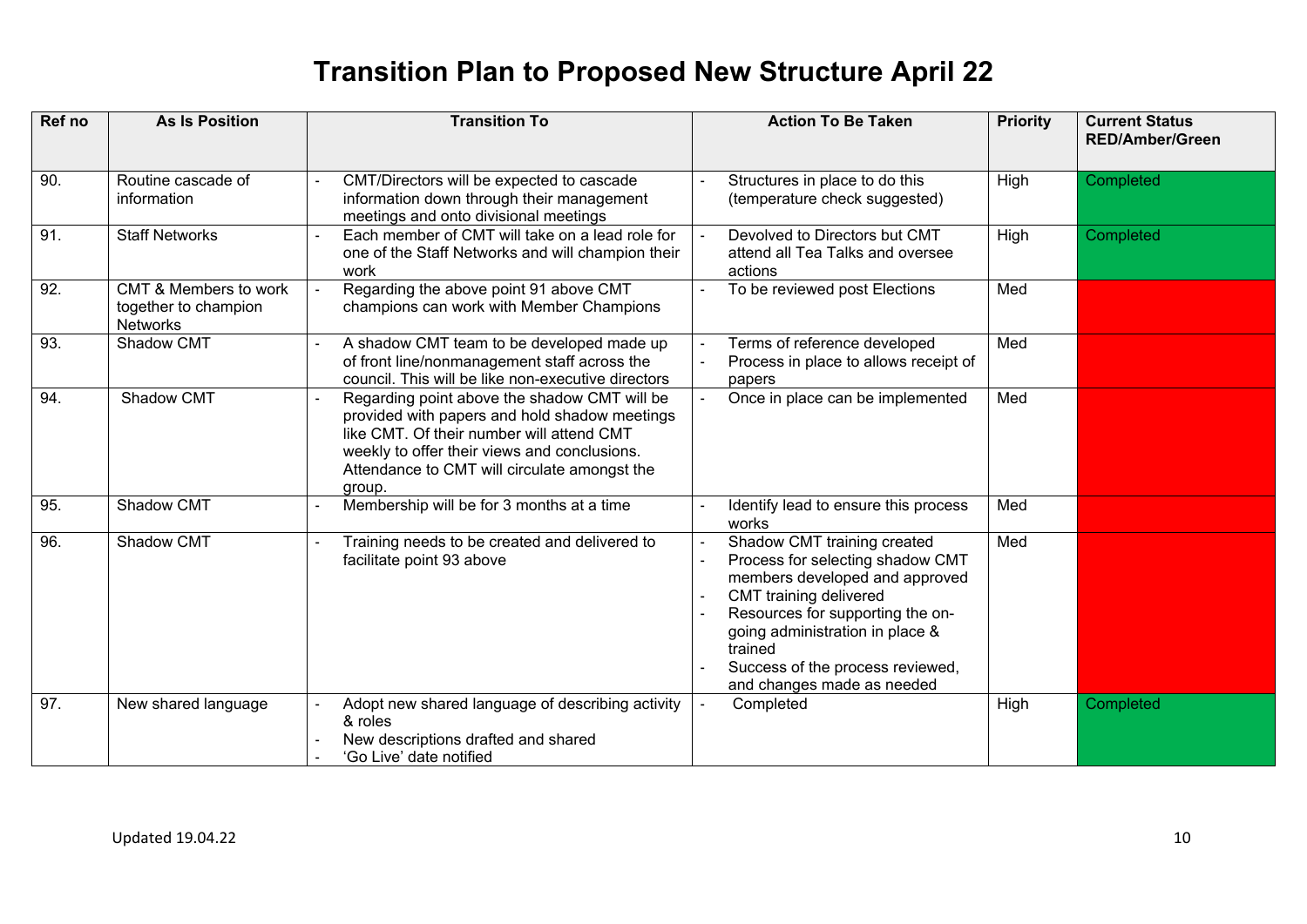| Ref no | <b>As Is Position</b>                         | <b>Transition To</b>                                                                                                                                                                                  | <b>Action To Be Taken</b>                                                                                                                                                                            | <b>Priority</b> | <b>Current Status</b><br><b>RED/Amber/Green</b> |
|--------|-----------------------------------------------|-------------------------------------------------------------------------------------------------------------------------------------------------------------------------------------------------------|------------------------------------------------------------------------------------------------------------------------------------------------------------------------------------------------------|-----------------|-------------------------------------------------|
|        |                                               | Admin to facilitate the change in<br>descriptions/language rolled out and changes<br>made to calendars etc<br>New language added to induction or on-boarding<br>for new Directors, manager, and staff |                                                                                                                                                                                                      |                 |                                                 |
| 98.    | <b>Head of Profession</b>                     | Head of profession roles needs to be scoped &<br>defined in more details (ref pages 202/203)                                                                                                          | Details have been built into JDs and<br>those in post are aware of their<br>responsibility. Some are actively<br>scoping what this means for them<br>and the role they are tasked with<br>performing | Med             |                                                 |
| 99.    | <b>Head of Profession</b>                     | Phasing and roll-out of "head of profession" to be<br>agreed so as not to overload organisation (page<br>203 lists all of the affected roles                                                          |                                                                                                                                                                                                      | Med             |                                                 |
|        | <b>Members &amp; Governance Arrangements:</b> |                                                                                                                                                                                                       |                                                                                                                                                                                                      |                 |                                                 |
| MGA1.  | Constitution                                  | Relevant constitutional changes have been made<br>and signed off in appropriate Council Comm by<br>Members - including raising awareness of<br>changes with relevant persons                          |                                                                                                                                                                                                      | High            | Completed                                       |
| MGA2.  | Member involvement                            | Member Practises are involved in decision<br>making processes and, where appropriate there<br>are clear arrangements for delegating functions                                                         | Scheme of Delegation reviewed                                                                                                                                                                        | High            | Completed                                       |
| MGA3.  | <b>Member Development</b>                     | Appropriate Members training has been<br>developed and scheduled to increase<br>understanding of various roles and running<br>meetings                                                                | Programme developed ready for<br>post May Election                                                                                                                                                   | High/Med        | Completed                                       |
| MGA4.  | <b>Member Development</b>                     | Appropriate training has been developed and<br>scheduled to induct new Members                                                                                                                        | Completed                                                                                                                                                                                            | Med             | Completed                                       |
| MGA5.  | <b>Member Communication</b>                   | Systems in place to effectively update Members<br>on key work streams in an efficient and<br>appropriate manner                                                                                       | Member bulletin in place and new<br>ways of working have been<br>developed for introduction in May                                                                                                   | High            | Completed                                       |
| MGA6.  | Governance                                    | Meeting eco-system reviewed to ensure it is fit to<br>meet strategic aims of Croydon Renewal Plan<br>(CRP)                                                                                            | Introduction of new internal control<br>boards but further work to be done<br>to interface with Members                                                                                              | High            |                                                 |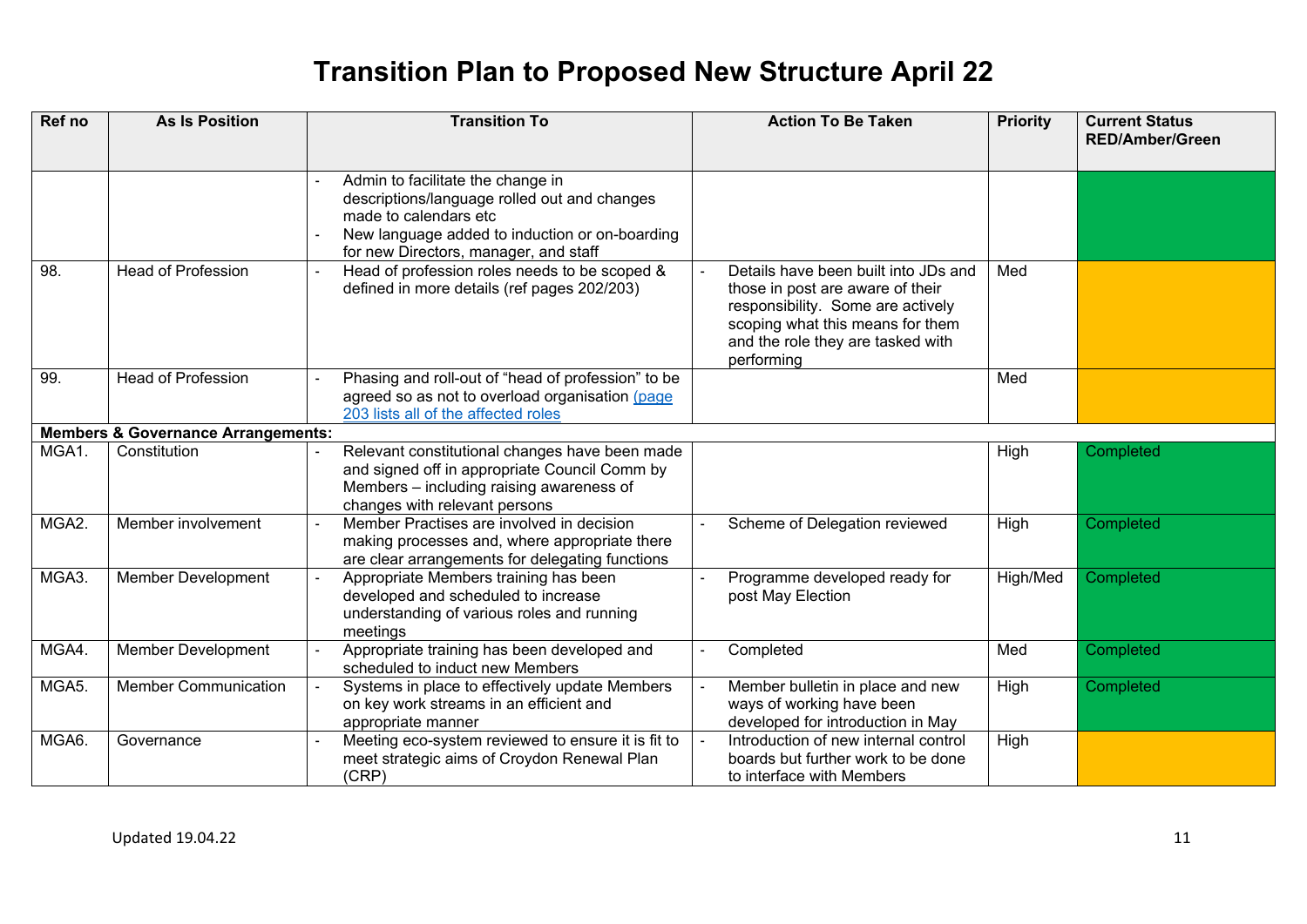| Ref no            | <b>As Is Position</b>                     | <b>Transition To</b>                                                                                                                                                                 | <b>Action To Be Taken</b>                                                                                                                                      | <b>Priority</b> | <b>Current Status</b><br><b>RED/Amber/Green</b> |
|-------------------|-------------------------------------------|--------------------------------------------------------------------------------------------------------------------------------------------------------------------------------------|----------------------------------------------------------------------------------------------------------------------------------------------------------------|-----------------|-------------------------------------------------|
| MGA7.             | Governance                                | Chairs have a full understanding of their roles in<br>governance structures, their responsibilities and<br>powers and their roles of the meetings they lead                          | Some Chairs to be appointed                                                                                                                                    | High            |                                                 |
| MGA8.             | <b>Statutory Officer Meetings</b>         | Statutory Officer meetings to include S.151<br>Monitoring Officer & Head of Paid Services - i.e.<br>Corporate Director Resources, Director of Legal<br>Services and CEO respectively | Completed                                                                                                                                                      | Med             | Completed                                       |
| MGA9.             | <b>Resident Feedback</b><br>systems       | Systems and processes in place for monitoring<br>and acting on resident feedback, particularly in<br>identifying quality & safety issues/queries                                     | New complaints system in place but<br>better use of data to fix services still<br>needs to be embedded                                                         | High            |                                                 |
| <b>MGA</b><br>10. | <b>Resident Feedback</b><br>systems       | System and process to flag when the above is<br>not working or not working efficiently/effectively                                                                                   | Needs to be further developed                                                                                                                                  | High            |                                                 |
| <b>MGA</b><br>11. | Constitution                              | Accountability between Officers and Members<br>practices is reflected in Council's constitution and<br>other broader governance arrangements                                         | Completed                                                                                                                                                      | High            | Completed                                       |
| <b>MGA</b><br>12. | Accountability                            | System and processes in place to ensure and<br>sustain 2-way accountability between Members -<br>including Cabinet                                                                   | To be developed with Mayor                                                                                                                                     | High/Med        |                                                 |
| <b>MGA</b><br>13. | <b>Complaints Handling</b>                | Arrangements for handling complaints raised with<br>Croydon are compliant with statutory framework<br>for complaint handling                                                         | Complaint backlog being cleared but<br>not yet fully compliant                                                                                                 | High/Med        |                                                 |
| <b>MGA</b><br>14. | <b>Committee Meetings</b>                 | Council facilitation of Committee meetings is in<br>line with statutory guidelines                                                                                                   | Backlog of minutes being cleared,<br>and new ways of working being<br>introduced                                                                               | High            |                                                 |
| <b>MGA</b><br>15. | <b>Risk Management</b>                    | Governance arrangements in place to identify<br>and manage different types of risk - including key<br>risks to the delivery of the CRP                                               | Risk Management system now<br>changed to include CMT oversight,<br>DMT oversight and the new Internal<br>Control Board will strengthen this<br>further         | High            |                                                 |
| <b>MGA</b><br>16. | Early warning signs of<br>service failure | Croydon has arrangements in place to<br>proactively identify 'early warnings' of a failing<br>services                                                                               | Performance Management data is<br>being used correctly to identify<br>service deterioration. The new<br>Internal Control Board will<br>strengthen this further | High            |                                                 |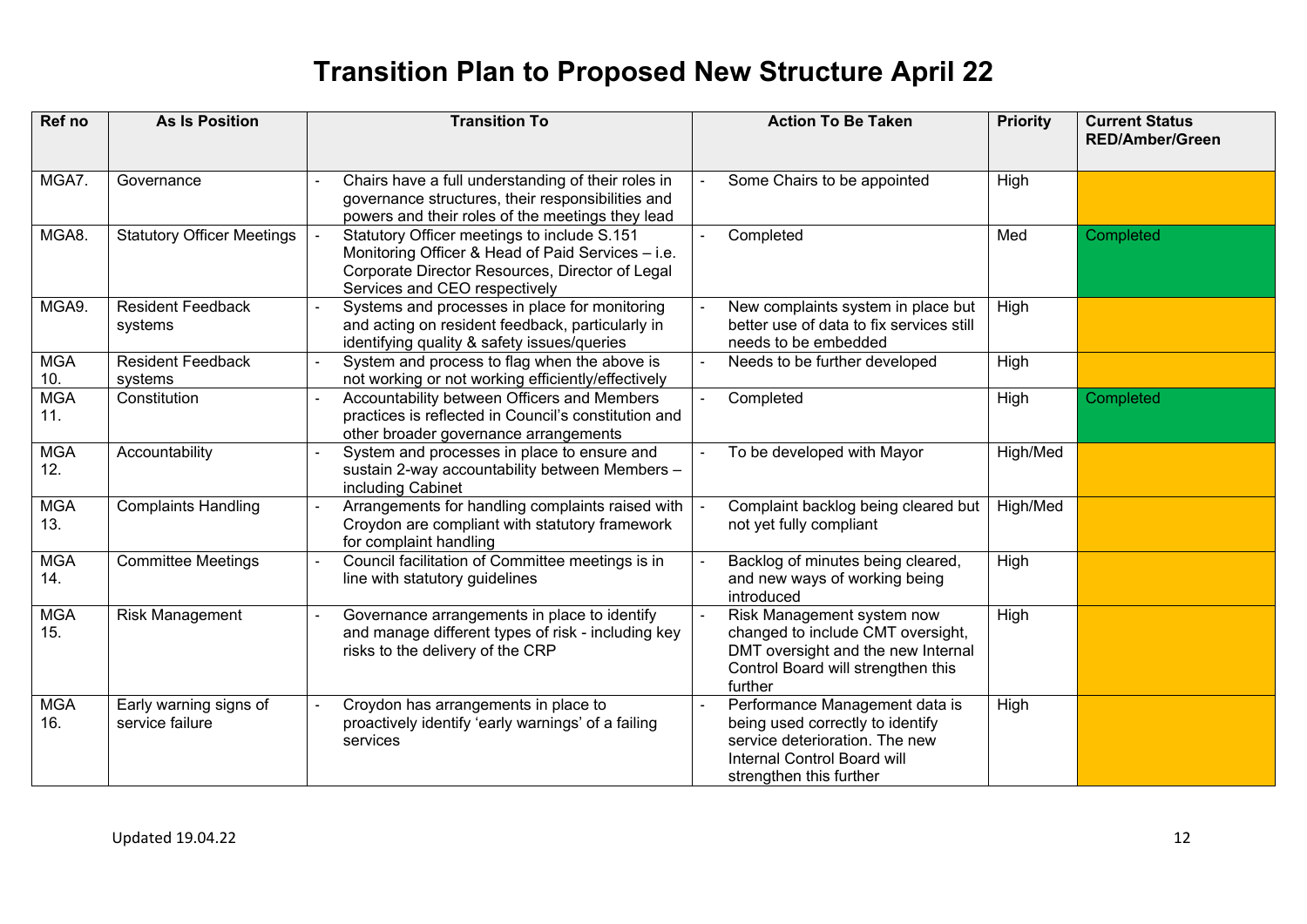| Ref no            | <b>As Is Position</b>                  | <b>Transition To</b>                                                                                                                                                                                                                                  | <b>Action To Be Taken</b>                                                                                                                                               | <b>Priority</b> | <b>Current Status</b><br><b>RED/Amber/Green</b> |
|-------------------|----------------------------------------|-------------------------------------------------------------------------------------------------------------------------------------------------------------------------------------------------------------------------------------------------------|-------------------------------------------------------------------------------------------------------------------------------------------------------------------------|-----------------|-------------------------------------------------|
| <b>MGA</b><br>17. | Culture                                | Croydon's approach to good governance reflects<br>the Nolan Principles                                                                                                                                                                                | Nolan Principles are now embedded<br>in all JDs and referenced as part of<br>BAU.                                                                                       | Med             | Completed                                       |
| <b>MGA</b><br>18. | <b>GPAC/Scrutiny Review</b>            | General Performance & Audit committee (GPAC)<br>GPAC & Scrutiny & Overview Committee (SOC)<br>ToR reviewed to clearly demarcate the roles of<br>each body and to ensure that each body is being<br>run in line with the principles of good governance | Review completed by Centre for<br>Governance, training has taken<br>place<br>New independent Chair of GPAC<br>recruited                                                 | High/Med        | Completed                                       |
| <b>MGA</b><br>19. | <b>Council Companies</b>               | Governance approach adopted by the Council's<br>subsidiary companies represent good<br>governance best practice and that there are<br>systems and processes in place to escalate<br>short-comings to CMT and Members as needed                        | New Internal Control Boards in<br>place and the recommendations to<br>CMT will identify whether this is<br>strong enough and that escalation is<br>working              | Med             |                                                 |
| MGA20.            | <b>Risk Management</b>                 | Risk management is properly understood across<br>the Council and those responsible have a robust<br>understanding of their roles and responsibilities<br>and apply the principles efficiently and effectively                                         | New system in place with oversight<br>from CMT and DMT                                                                                                                  | High/Med        | Completed                                       |
| <b>MGA21.</b>     | <b>Risk Management</b>                 | Systems and processes are in place at a<br>Directorate level to periodically consider review<br>risk, take actions to mitigate risks and escalate or<br>provide periodic update to CMT and Members as<br>needed                                       | New system in place which is being<br>embedded. Review to take place<br>during third quarter 22/23                                                                      | High/Med        |                                                 |
| MGA22.            | Internal governance                    | Appointment process and composition of internal<br>governance arrangements and running of<br>statutory meetings reflects nationally determined<br>good practise, comply with relevant codes and<br>competencies                                       | Newly implemented statutory<br>meetings are working well but<br>ongoing review will be necessary to<br>ensure that they fulfilling the need as<br>laid out in the aims. | High/Med        |                                                 |
|                   | <b>Finance &amp; Internal Control:</b> |                                                                                                                                                                                                                                                       |                                                                                                                                                                         |                 |                                                 |
| <b>FIC 1.</b>     | Finance/HR Data                        | HR/Finance data reviewed, updated to reflect the<br>new structure and establishment                                                                                                                                                                   | Completed                                                                                                                                                               | High            | Completed                                       |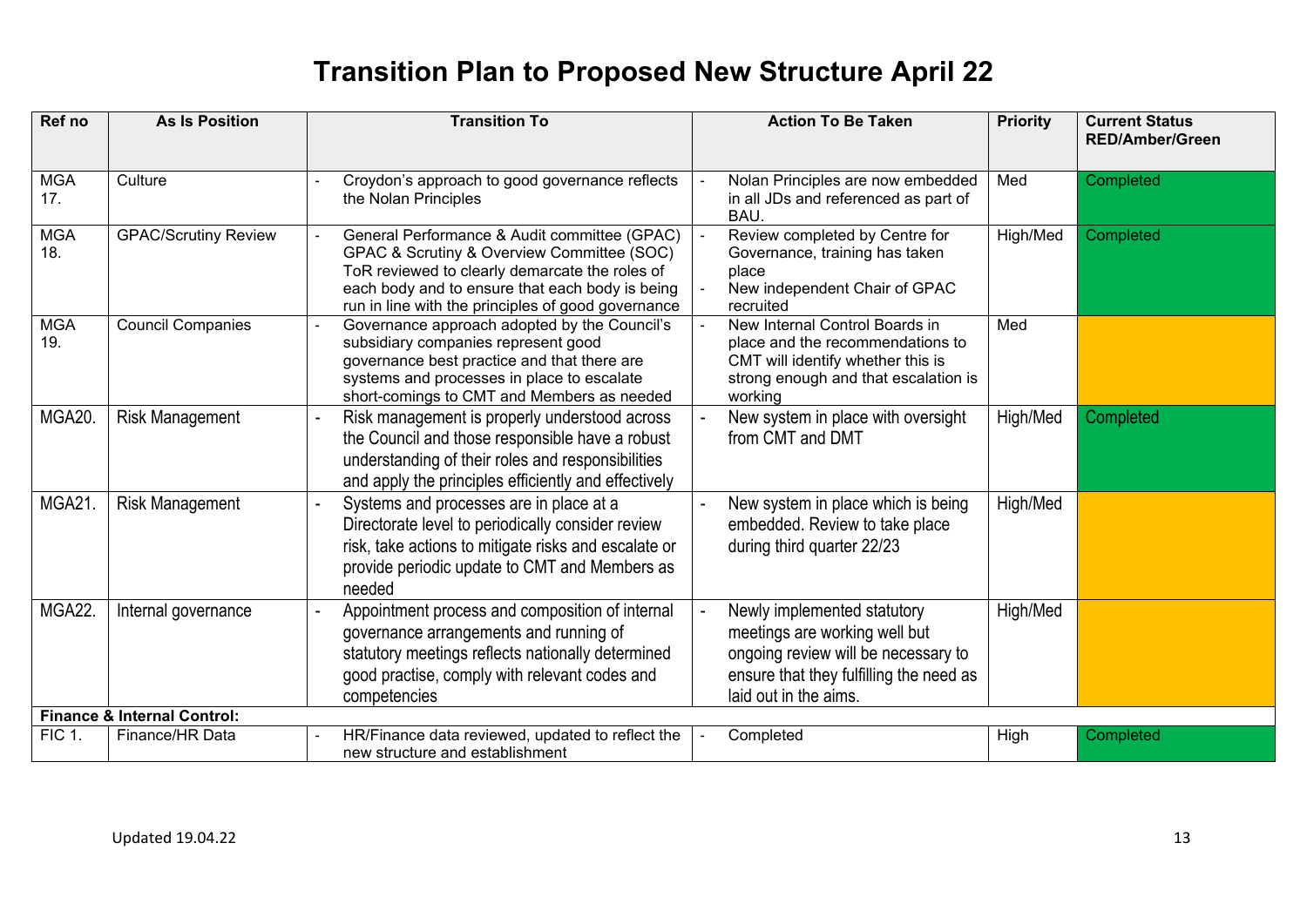| Ref no             | <b>As Is Position</b>       | <b>Transition To</b>                                                                                                                                                                                                                                                                                                                                                                                                                                                                                                                                                                                                                                                                                                   | <b>Action To Be Taken</b>                                                                             | <b>Priority</b> | <b>Current Status</b><br><b>RED/Amber/Green</b> |
|--------------------|-----------------------------|------------------------------------------------------------------------------------------------------------------------------------------------------------------------------------------------------------------------------------------------------------------------------------------------------------------------------------------------------------------------------------------------------------------------------------------------------------------------------------------------------------------------------------------------------------------------------------------------------------------------------------------------------------------------------------------------------------------------|-------------------------------------------------------------------------------------------------------|-----------------|-------------------------------------------------|
|                    |                             |                                                                                                                                                                                                                                                                                                                                                                                                                                                                                                                                                                                                                                                                                                                        |                                                                                                       |                 |                                                 |
| <b>FIC 2.</b>      | Finance/HR                  | System and processes in place to ensure that<br>HR/Finance data is updated periodically to reflect<br>changes to the establishment                                                                                                                                                                                                                                                                                                                                                                                                                                                                                                                                                                                     | New automated system now in<br>place                                                                  | High/Med        | Completed                                       |
| FIC <sub>3</sub> . | Contracts                   | Contracts pipeline reviewed with efficiencies and<br>savings identified and actioned as appropriate                                                                                                                                                                                                                                                                                                                                                                                                                                                                                                                                                                                                                    | New contracting database now<br>established                                                           | Med             | Completed                                       |
| FIC4.              | Finance Team                | Croydon Finance team is properly resourced to<br>ensure the necessary capacity to deliver<br>business critical duties and conduct due diligence<br>around 'financial controls' to protect the Council's<br>financial position                                                                                                                                                                                                                                                                                                                                                                                                                                                                                          | Corporate Director of Resources<br>reviewing capacity of team                                         | High/Med        |                                                 |
| FIC5.              | <b>Contract Performance</b> | Effective systems in place to track performance<br>of Tier 1 contract providers                                                                                                                                                                                                                                                                                                                                                                                                                                                                                                                                                                                                                                        | In place using manual data<br>collection but plan to automate in<br>the near future moving to Oxygene | Med             |                                                 |
| FIC6.              | <b>Financial Management</b> | Ensure Croydon has the following standard<br>financial management arrangements in place,<br>and they are running effectively:<br>Internal audit<br><b>External audit</b><br>Financial report through financial spine<br><b>Standing Orders/Standing financial</b><br>instructions - along with systems and<br>process to keep them updated<br>Committee structure including<br>$\bullet$<br>management and audit<br>Counter fraud arrangements - that are<br>$\bullet$<br>reviewed and updated periodically<br>Accounts payable and receivable, cash<br>$\bullet$<br>fixed assets<br>Payroll and banking facilities - and<br>$\bullet$<br>systems and processes to update<br>information when needed<br>IR35 processes | To be reviewed by incoming<br><b>Corporate Director of Resources</b>                                  | High/Med        |                                                 |
| FIC7               | <b>Financial Management</b> | Mechanisms to effectively monitor financial<br>performance in place with arrangements to<br>regularly go to CMT and Members                                                                                                                                                                                                                                                                                                                                                                                                                                                                                                                                                                                            | Monthly reporting to CMT and<br>Cabinet now in place                                                  | High            | Completed                                       |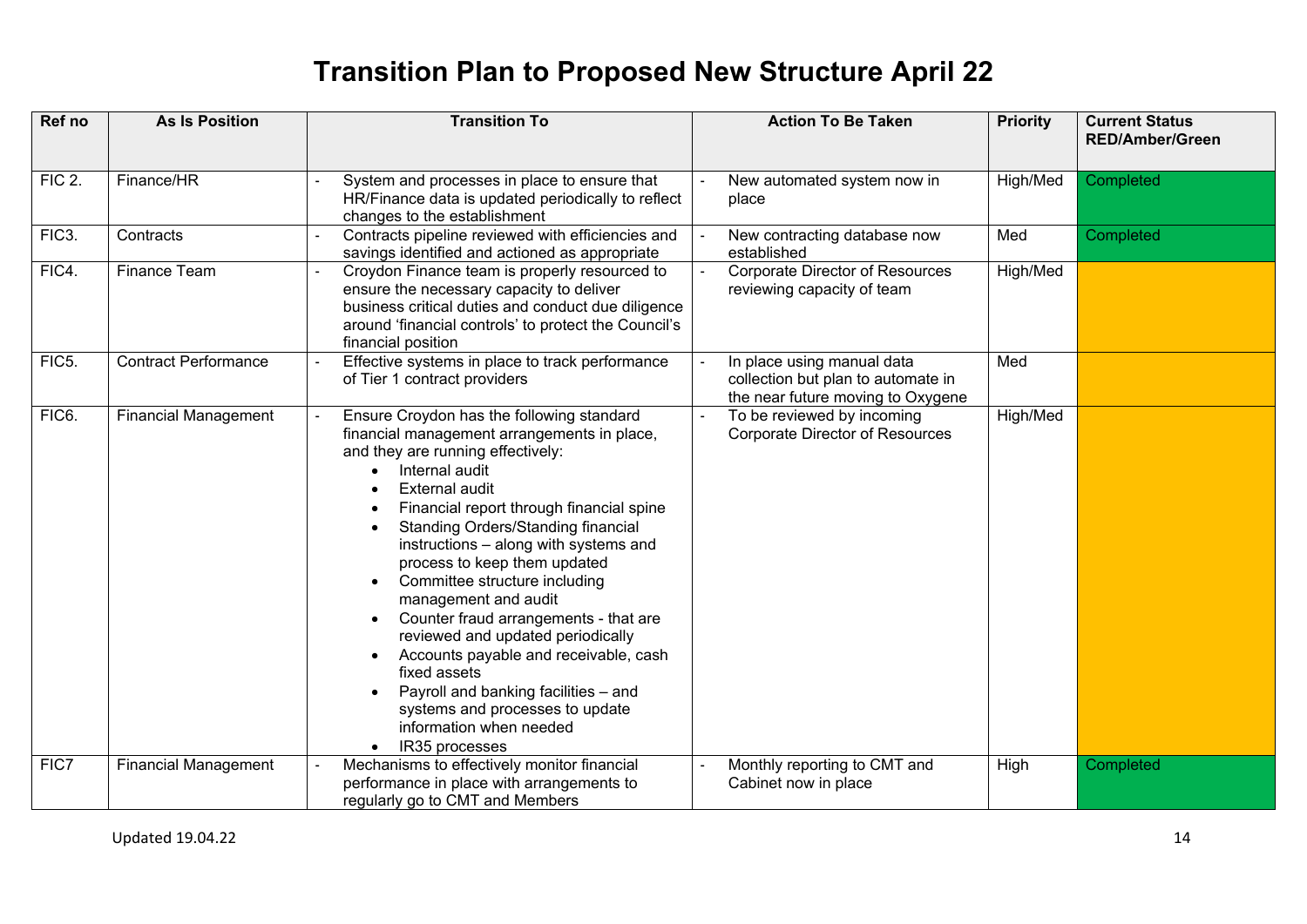| Ref no              | <b>As Is Position</b>                             | <b>Transition To</b>                                                                                                                                                               | <b>Action To Be Taken</b>                                                                                                                                                                                                                       | <b>Priority</b> | <b>Current Status</b><br><b>RED/Amber/Green</b> |
|---------------------|---------------------------------------------------|------------------------------------------------------------------------------------------------------------------------------------------------------------------------------------|-------------------------------------------------------------------------------------------------------------------------------------------------------------------------------------------------------------------------------------------------|-----------------|-------------------------------------------------|
|                     |                                                   |                                                                                                                                                                                    |                                                                                                                                                                                                                                                 |                 |                                                 |
| FIC8.               | <b>Financial Management</b>                       | Appropriate processes in place to regulate<br>spending on staff                                                                                                                    | Monthly reporting in place<br><b>Expenses Audit</b><br><b>Spending Control Panel</b>                                                                                                                                                            | High            | Completed                                       |
| FIC9.               | <b>Financial Management</b>                       | Full compliance with internal control processes<br>across all staff achieved                                                                                                       | Audit focused meetings taking place<br>which is identify key areas for<br>improvement                                                                                                                                                           | High/Med        |                                                 |
| <b>Recruitment:</b> |                                                   |                                                                                                                                                                                    |                                                                                                                                                                                                                                                 |                 |                                                 |
| R1.                 | <b>Senior Recruitment</b>                         | Council has permanent CMT in place to lead<br>organisation                                                                                                                         | Head of CYPE to be appointed                                                                                                                                                                                                                    | High/Med        |                                                 |
| R <sub>2</sub> .    | New structure                                     | Council has undertaken process to implement<br>organisations restructure including Heads of<br>Service                                                                             | Completed                                                                                                                                                                                                                                       | High            | Completed                                       |
| R3.                 | Recruitment                                       | Council has effective process in place to regulate<br>recruitment process                                                                                                          | Spending Control Panel in place                                                                                                                                                                                                                 | High/Med        | Completed                                       |
| R4.                 | Recruitment                                       | Council has a recruitment process that aligns<br>with the Council's priorities including the<br>promotion of Equality, Diversity & Inclusion                                       | Blind application in place<br>Diverse panels now operating<br>Data monitoring now available                                                                                                                                                     | High            | Completed                                       |
| R <sub>5</sub> .    | Shadow CMT                                        | Process for recruiting, inducting and supporting<br>'shadow CMT                                                                                                                    | To be developed                                                                                                                                                                                                                                 | Med             |                                                 |
|                     | <b>Improvement, Performance &amp; Monitoring:</b> |                                                                                                                                                                                    |                                                                                                                                                                                                                                                 |                 |                                                 |
| IPM1.               | Performance Monitoring                            | Council has identified and implemented effective<br>regular monitoring controls of key work across<br>services & these are being reported regularly to<br><b>CMT &amp; Cabinet</b> | Monthly reporting to CMT<br>$\overline{a}$<br>Bi-monthly reporting to Cabinet<br>New Internal Control Board will<br>further strengthen process                                                                                                  | High/Med        | Completed                                       |
| IM <sub>2</sub>     | Report in Public Interest                         | Key actions arising from Report in the Public<br>Interest (RIPI) Action Plan have been<br>implemented (in full)                                                                    | Some actions still outstanding but<br>$\overline{a}$<br>reporting to Cabinet is taking place<br>and tracking of activity is overseen<br>by CMT.<br>Further assurance that actions are<br>embedded to be carried out by<br><b>Internal Audit</b> | High/Med        |                                                 |
| IM <sub>3</sub>     | Digital projects                                  | Clear direction for prioritisation and delivery of<br>digital projects is available and shared                                                                                     | Priority set by CMT and<br>programmes of work agreed.<br>Strategic digital activity is to be<br>identified and agreed                                                                                                                           | High            |                                                 |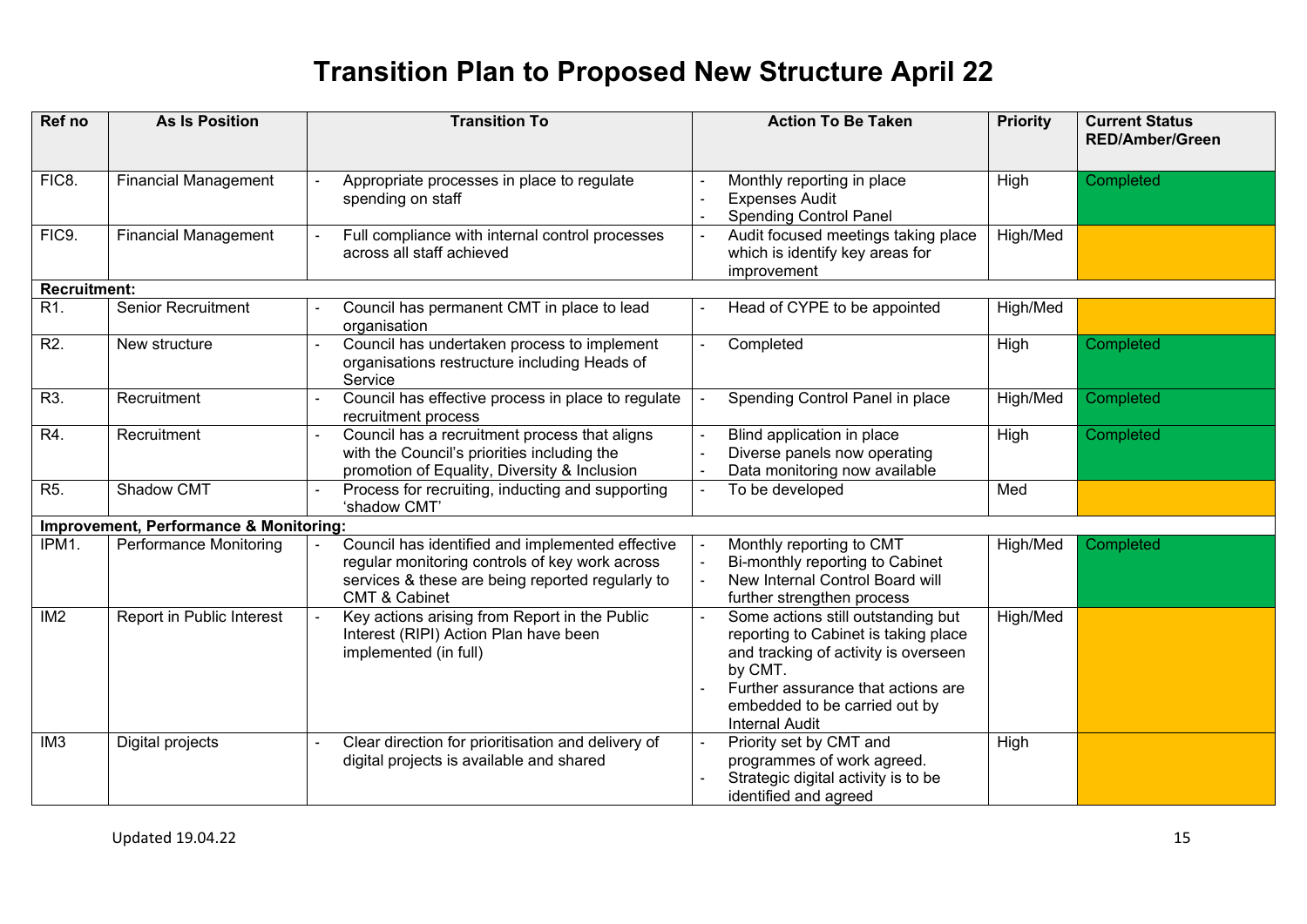| Ref no            | <b>As Is Position</b>                               | <b>Transition To</b>                                                                                                                                     | <b>Action To Be Taken</b>                                                                                                                                                                                                                                                                                      | <b>Priority</b> | <b>Current Status</b><br><b>RED/Amber/Green</b> |
|-------------------|-----------------------------------------------------|----------------------------------------------------------------------------------------------------------------------------------------------------------|----------------------------------------------------------------------------------------------------------------------------------------------------------------------------------------------------------------------------------------------------------------------------------------------------------------|-----------------|-------------------------------------------------|
| IM4               | Savings system tracker                              | Council to have in place an accurate and<br>maintained budget tracker to track & showcase<br>efficiencies or savings                                     | Currently using a triangulation of<br>Finance/PMO and Performance to<br>ensure information is accurate. The<br>base systems are excel and LBC<br>tracker. This is part of an overall<br>improvement programme to further<br>embed Oracle and align to project<br>management software that is being<br>reviewed | High            |                                                 |
| IM5               | <b>Business Case</b><br>Development                 | There is an agreed process/system for creation<br>and approval of business cases communicated to<br>relevant Managers and it is properly embedded        | Forms and process developed by<br>PMO.<br>Further work to establish that this is<br>embedded and sufficient.<br>This process will be strengthened<br>through the new Internal Control<br><b>Board</b>                                                                                                          | High/Med        |                                                 |
| IM <sub>6</sub>   | Housing Improvement                                 | Croydon have a clear direction, action plan and<br>monitoring arrangements to achieve<br>improvements in Housing                                         | Plan in place and agreed but<br>ongoing work to embed the agreed<br>actions                                                                                                                                                                                                                                    | High            |                                                 |
|                   | <b>Culture &amp; Communication:</b>                 |                                                                                                                                                          |                                                                                                                                                                                                                                                                                                                |                 |                                                 |
| CC1.              | Environmental<br>sustainability                     | Croydon demonstrates commitment to promoting<br>and embedding environmental sustainability                                                               | Cabinet have agreed Climate Action<br>Plan now ongoing work to deliver                                                                                                                                                                                                                                         |                 |                                                 |
| CC2.              | <b>Equality Diversity &amp;</b><br><b>Inclusion</b> | Croydon is clearly committed to driving Equality,<br>Diversity & Inclusion within the organisation and<br>wider community with clear direction of travel | Equality Strategy in place<br>Equality Pledges agreed for the<br>Council and the Community<br>EDI board in place co-chaired by<br>CEO and Head of L& OD.<br>Network groups in place<br>Guardian programme supporting the<br>agenda to ensure inclusivity                                                       | High/Med        |                                                 |
| CC <sub>3</sub> . | <b>Equality Diversity &amp;</b><br>Inclusion        | Croydon is able to demonstrate that its planning<br>& priority setting process is both inclusive &<br>transparent                                        | A full EQIA review has taken place<br>against priorities and MTFS                                                                                                                                                                                                                                              | High/Med        | Completed                                       |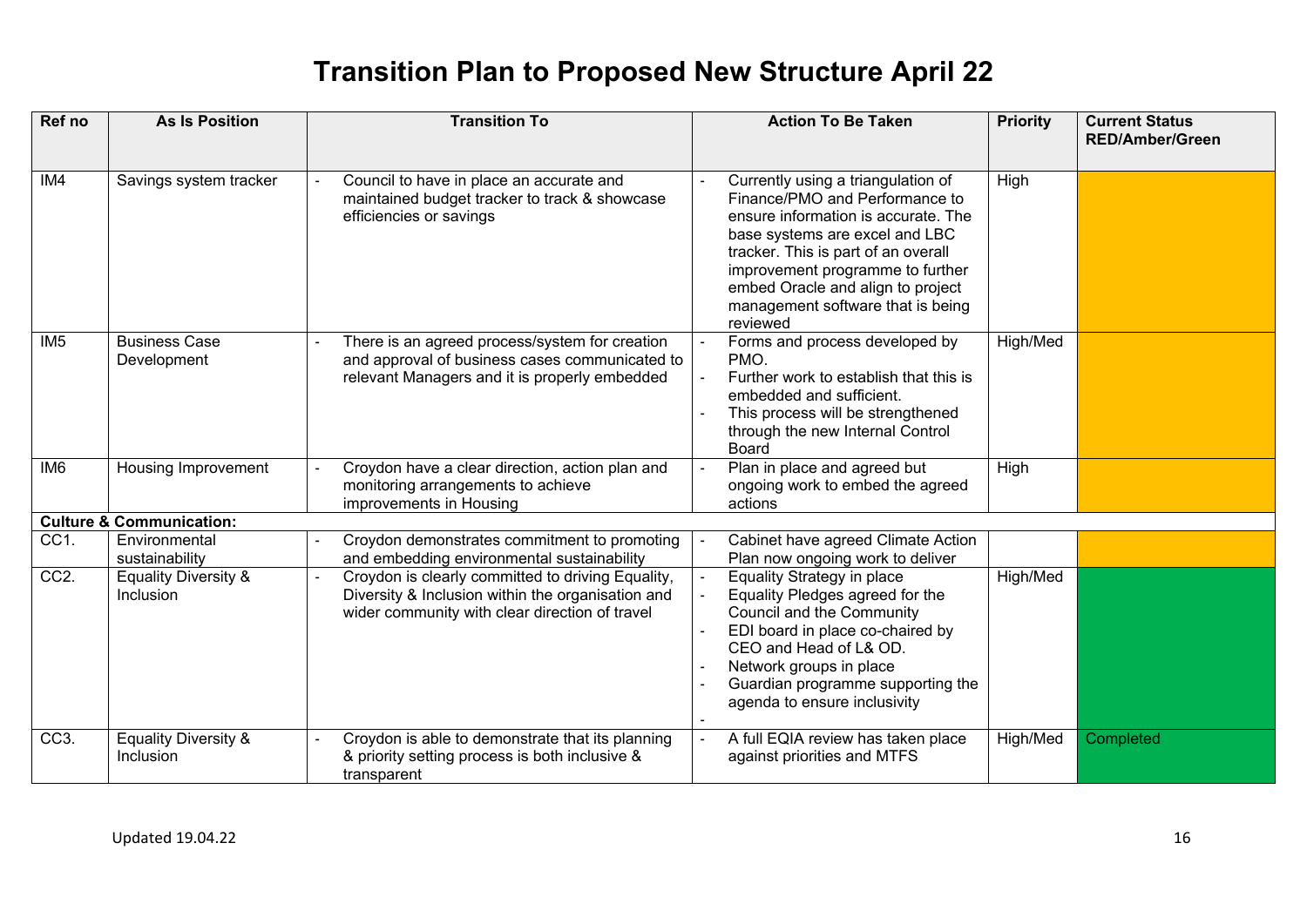| Ref no          | <b>As Is Position</b>        | <b>Transition To</b>                                                                                                                                                                                                             | <b>Action To Be Taken</b>                                                                                                                                                                                                                                                 | <b>Priority</b> | <b>Current Status</b><br><b>RED/Amber/Green</b> |
|-----------------|------------------------------|----------------------------------------------------------------------------------------------------------------------------------------------------------------------------------------------------------------------------------|---------------------------------------------------------------------------------------------------------------------------------------------------------------------------------------------------------------------------------------------------------------------------|-----------------|-------------------------------------------------|
| CC4.            | Mission, Values & Aims       | Croydon has refreshed it shared Mission, Values<br>and Aims - to improve service quality for staff<br>and residents                                                                                                              | Staff engaged and project to review<br>existing values completed with many<br>staff attending focus groups and<br>workshops<br>Culture change programme<br>commenced to accommodate<br>governance changes to Mayoral<br>Model                                             | Med             |                                                 |
| CC <sub>5</sub> | Culture                      | Council promotes a transparent, honest &<br>inclusive environment across all services and<br>amongst Members                                                                                                                     | Code of Conduct review completed<br>Member Officer protocol reviewed<br>Cultural change programme<br>commenced                                                                                                                                                            | High/Med        |                                                 |
| CC6.            | Communicating to<br>partners | An outline plan is in place to ensure effective<br>communication with strategic partners, diverse<br>group and communities                                                                                                       | Weekly Leader communication to<br>reach out to partners<br>Further work to be done on<br><b>Communication Strategy to</b><br>accommodate Mayoral requirements                                                                                                             | Med             |                                                 |
| CC7.            | <b>Corporate Reports</b>     | There is an effective and efficient system/process<br>in place ensuring that Senior Officers and<br>Members receive critical information and reports<br>in a timely manner to be enable formal<br>discussion and decision making | Informal Cabinet and briefings to<br>Members take place however further<br>improvement is needed around<br>timeliness of reports                                                                                                                                          | High            |                                                 |
| CC <sub>8</sub> | Engagement                   | Croydon can demonstrate that it has taken steps<br>to share and communicate its vision and priorities<br>to staff, Members, residents, and other<br>stakeholder and that all are living those values                             | Croydon Renewal Plan in place<br>which describes the priorities and<br>actions that the Council has in place<br>to improve. This has been to<br>Cabinet and has been discussed<br>with Staff in Webinars and focus<br>groups and is publicly available on<br>the website. | High/Med        | Completed                                       |
| CC9.            | <b>Council Priorities</b>    | Members understand at least at a high-level<br>Council priorities and financial position                                                                                                                                         | Included as part of Members<br>$\blacksquare$<br>training plan - including regular<br>training updates                                                                                                                                                                    | High            |                                                 |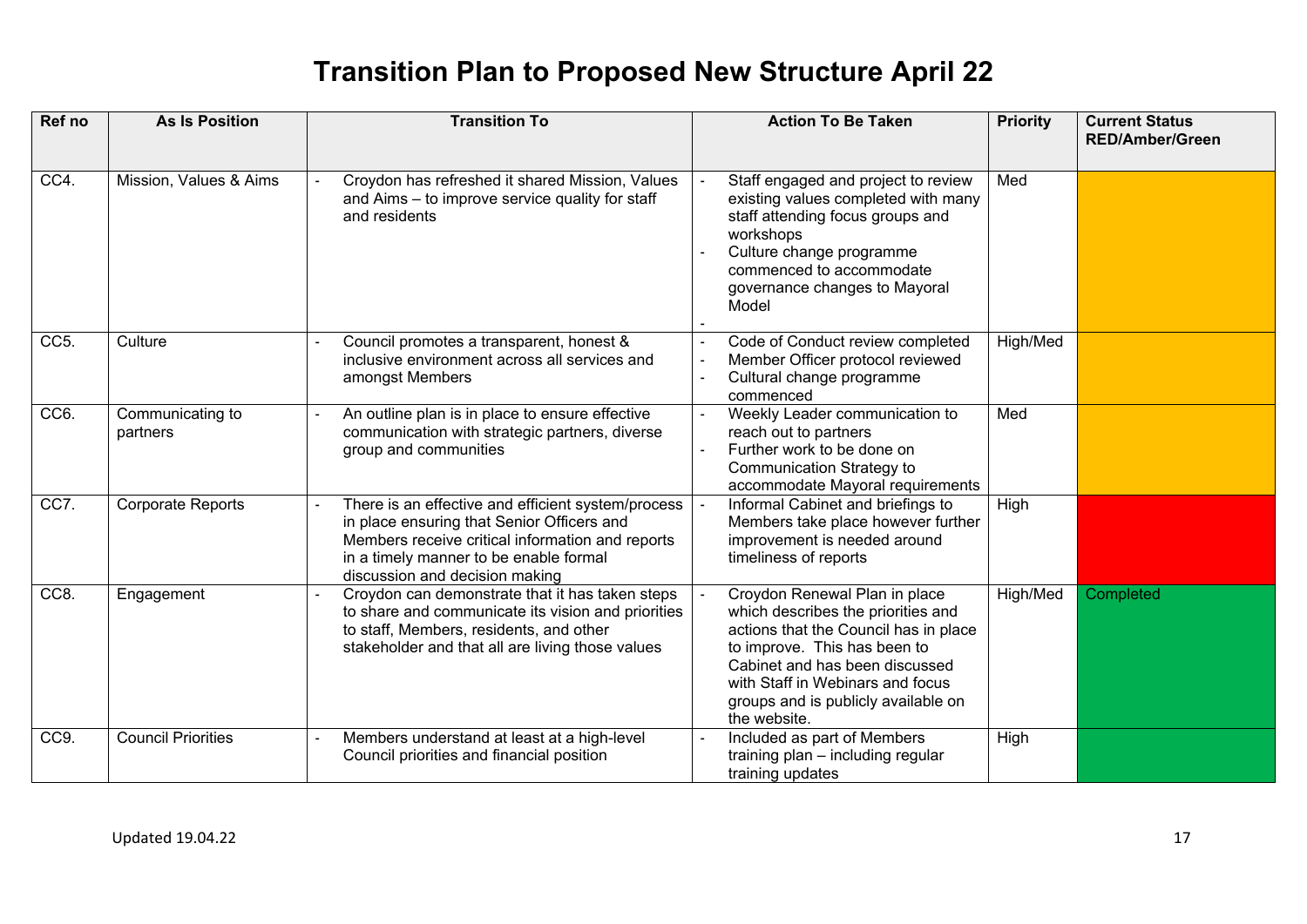| Ref no            | <b>As Is Position</b>                    | <b>Transition To</b>                                                                                                                                                                 | <b>Action To Be Taken</b>                                                                                                                                                                                          | <b>Priority</b> | <b>Current Status</b><br><b>RED/Amber/Green</b> |
|-------------------|------------------------------------------|--------------------------------------------------------------------------------------------------------------------------------------------------------------------------------------|--------------------------------------------------------------------------------------------------------------------------------------------------------------------------------------------------------------------|-----------------|-------------------------------------------------|
| CC10.             | New language                             | Use of new management description cascaded<br>and explained - to include intranet & Members                                                                                          | Organisation Redesign of Council<br>paper has been to Appointments<br>Committee and is publicly available                                                                                                          | High/Med        |                                                 |
| CC11.             | <b>Key Codes</b>                         | Council's key codes are updated to reflect new<br>management language - Officer Code of<br>Conduct; Member Code of Conduct; Code of<br>Corporate Governance, Monitoring Officer code | Completed<br>$\blacksquare$                                                                                                                                                                                        | High/Med        | Completed                                       |
| CC12.             | Communications                           | Internal comms plan that runs from run-up to<br>transition and beyond                                                                                                                | Weekly communication plan in place<br>and discussed with CMT<br>Communication Strategy to be<br>$\blacksquare$<br>developed                                                                                        | High            |                                                 |
| CC.13             | Culture                                  | Enabling "everyone to feel valued, and able to<br>deliver at their full potential"                                                                                                   | An external supplier has been<br>$\blacksquare$<br>sourced to work with the Council on<br>a culture change programme that<br>uses a train the trainer methodology                                                  | High            |                                                 |
|                   | <b>Children &amp; Adults:</b>            |                                                                                                                                                                                      |                                                                                                                                                                                                                    |                 |                                                 |
| CA1.              | <b>UASC</b>                              | Council has a clear direction related to the<br>handling of UASC and associated cost pressures                                                                                       | Ongoing negotiation with DFE &<br>home Office                                                                                                                                                                      | High/Med        | On-going                                        |
| CA <sub>2</sub> . | <b>Children's Services</b>               | Council maintains "good" standard of Children's<br>services                                                                                                                          | Positive focused visit feedback<br>$\blacksquare$<br>Positive SEND inspection<br>$\overline{\phantom{a}}$<br>Children's Improvement board<br>L.<br>working well                                                    | High            |                                                 |
| CA3.              | Social Worker recruitment<br>& retention | Council takes proper measures to ensure it<br>maintains requisite number of social workers<br>across adults and Children services                                                    | Achieved recruitment in CYPE<br>$\Delta$<br>including 'grow your own' strategy<br><b>Refreshed Workforce Strategy</b><br>$\blacksquare$<br><b>Revised Recruitment &amp; Retention</b><br>$\blacksquare$<br>Officer | High/Med        | On-going                                        |
| CA4.              | <b>Public Health</b>                     | Council has a clear direction on Public Health<br>including Covid Recovery and related<br>governance arrangements                                                                    | Public Health offer to be agreed with<br><b>Directorates</b><br>4-year financial plan to be<br>developed                                                                                                           | High/Med        |                                                 |
| CA <sub>5</sub> . | NHS & Council working<br>well together   | Strategy for continued positive relationship with<br>NHS particularly in relation to securing<br>proportionate funding                                                               | On going negotiations in CYPE<br>ä,<br>focussed on benefits for children<br>from integrated health<br>arrangements                                                                                                 | Med             |                                                 |